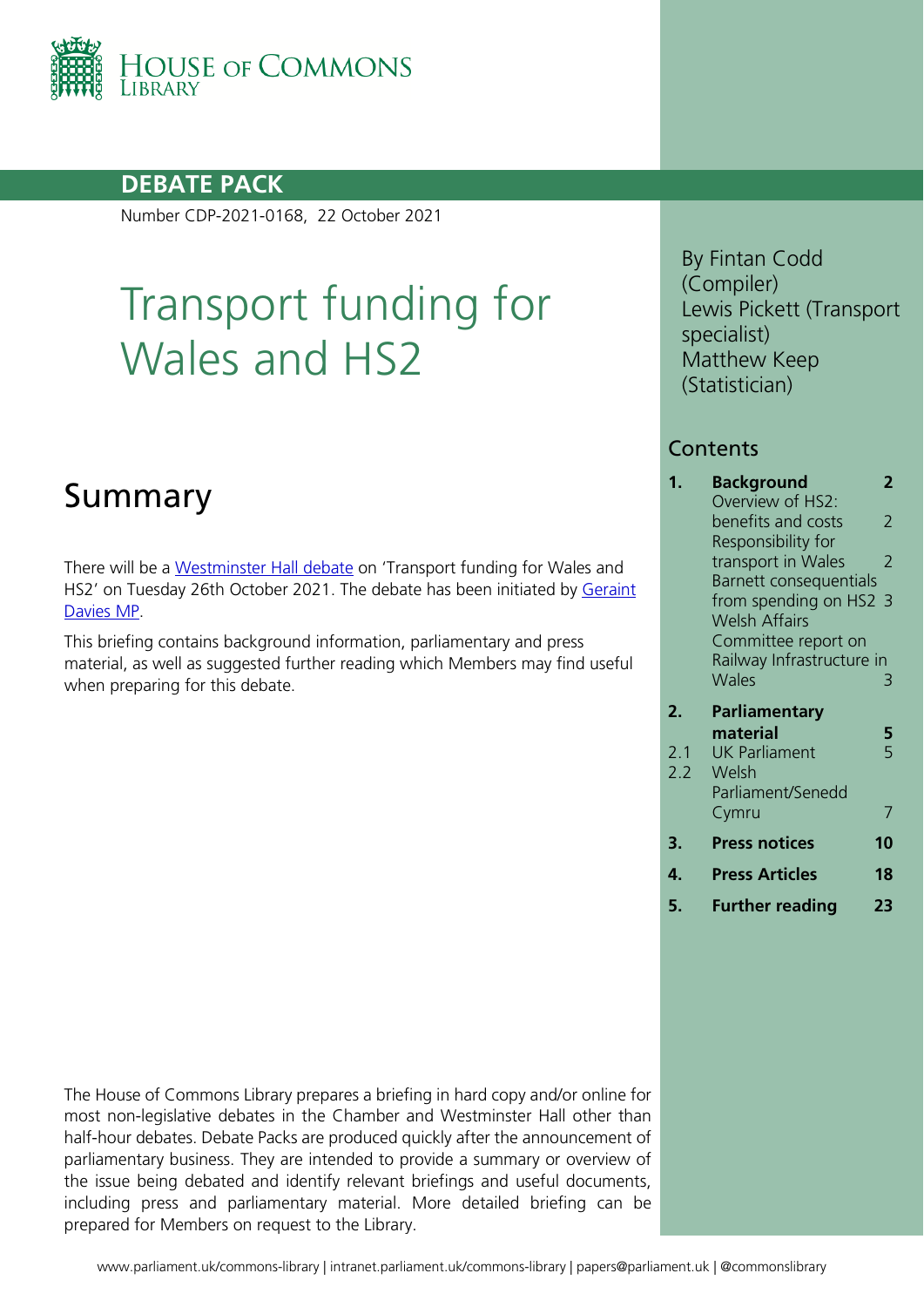## <span id="page-1-0"></span>1. Background

### <span id="page-1-1"></span>Overview of HS2: benefits and costs

High Speed Rail 2 (HS2) is a major project to build a high-speed rail line from London to Manchester and Leeds, via Birmingham, which will eventually connect with the existing rail network to provide direct trains up to Glasgow, Edinburgh and Newcastle.

Official estimates of the costs of HS2 have increased from an initial estimate of £37.5bn (in 2009 prices) to a range of £72bn to £98bn.<sup>1</sup> While there is now greater certainty over the costs of Phase One from London to Birmingham, the costs of Phase Two are less certain.

The latest benefit cost ratio (BCR) for the full "Y" network, comprised of all three phases of the scheme, is assessed at 1.5:1. including wider economic impacts.<sup>[2](#page-1-4)</sup> However, while the business case does not account for the impacts of Covid-19 and changed transport habits, it does present some analysis showing that that if demand for rail drops by 16% then the BCR falls to 0.7 to 0.9 – poor value for money.[3](#page-1-5)

Construction of Phase One from London to Birmingham has started. The Government is due to publish an Integrated Rail Plan for the Midlands and North soon, which will set out how Phase 2 of HS2 will be integrated with other rail improvements in these regions such as Northern Powerhouse Rail.

See the Library Briefing, [High Speed Rail 2: An overview](https://researchbriefings.files.parliament.uk/documents/CBP-9313/CBP-9313.pdf) (CBP- 9313) for more information on HS2.

### <span id="page-1-2"></span>Responsibility for transport in Wales

The original devolution settlement under the Government of Wales Act [1998](https://www.legislation.gov.uk/ukpga/1998/38/contents) did not equip the National Assembly for Wales with primary lawmaking powers, and most transport policy remained under Westminster control.

In 2014, the **Silk Commission** recommended that the National Assembly should move to a reserved powers model like Scotland. This was then enacted by the [Wales Act 2017.](https://www.legislation.gov.uk/ukpga/2017/4/contents/enacted)

<span id="page-1-5"></span><span id="page-1-4"></span><span id="page-1-3"></span>[Schedule 7A, Part II, Head E](http://www.legislation.gov.uk/ukpga/2006/32/schedule/7A/part/2/chapter/crossheading/5) of the 2017 Act prescribes those areas reserved to the UK Parliament, including some road and rail transport, and almost all aviation, maritime and transport security matters. Infrastructure planning and the funding of Network Rail in Wales remains reserved, unlike in Scotland where this aspect is devolved. The main devolved areas of transport policy in Wales are in local and public transport and the Wales & Borders rail franchise.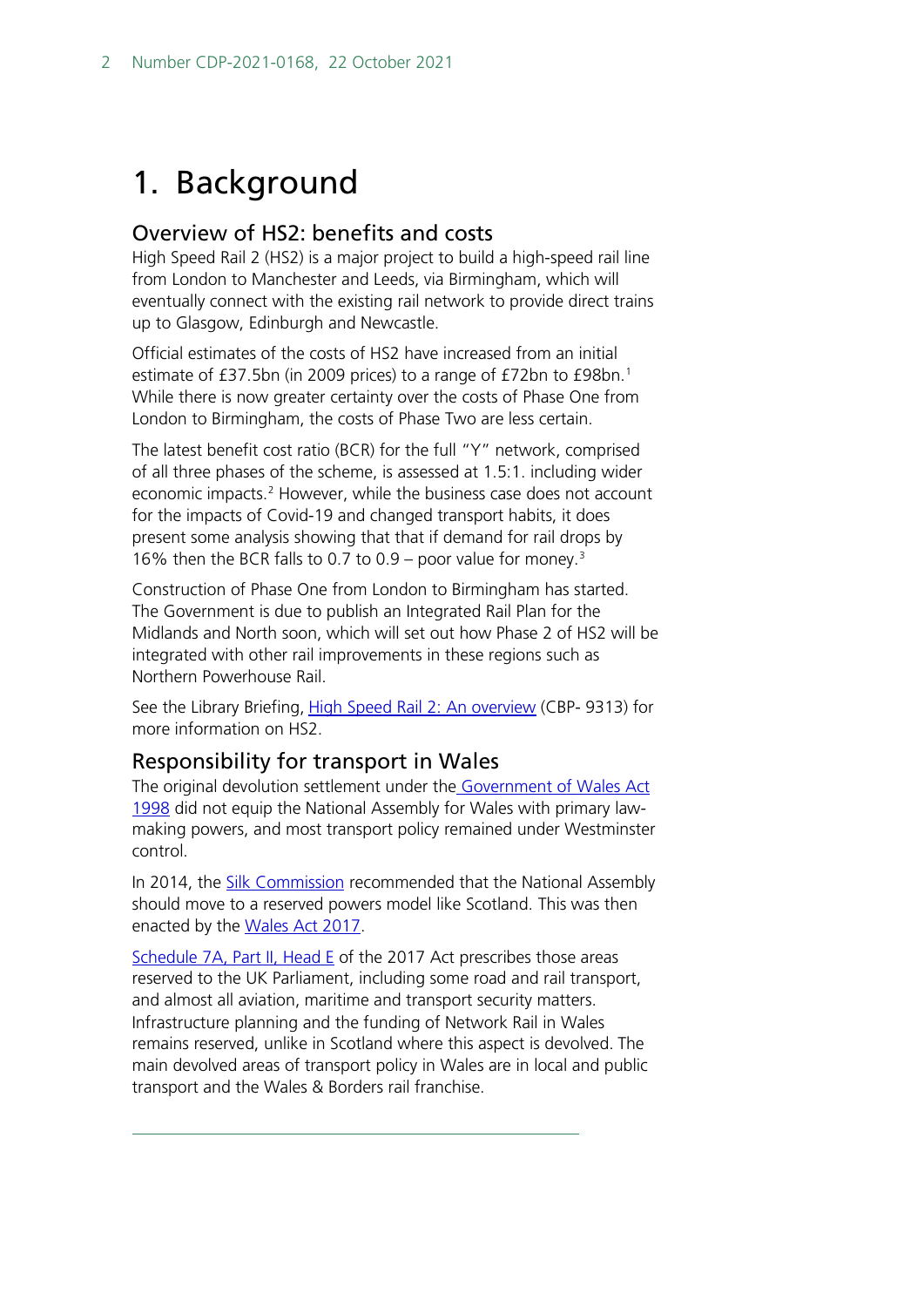### <span id="page-2-0"></span>Barnett consequentials from spending on HS2

The devolved administrations in Scotland, Wales and Northern Ireland receive grants from the UK Government, which fund much of their spending. The Barnett formula determines how the largest of these grants – the block grants – change from one year to the next. The formula aims to give each country the same pounds-per-person change in funding as the change in funding for comparable government services in England. However, the formula only applies to areas where responsibility has been devolved.<sup>[4](#page-2-2)</sup> See the Library Briefing, The Barnett [Formula](https://researchbriefings.files.parliament.uk/documents/CBP-7386/CBP-7386.pdf) (CPB- 7386) for more information on how the formula works.

Unlike Scotland and Northern Ireland, Wales doesn't receive Barnett consequentials directly from spending on HS2 because national rail infrastructure in England and Wales is reserved to the UK Government and for this reason HM Treasury has assessed HS2 as a 'national project' which benefits both countries.<sup>[5](#page-2-3)</sup> This can be seen in the 0% comparability shown in the [Statement of Funding Policy,](https://assets.publishing.service.gov.uk/government/uploads/system/uploads/attachment_data/file/479717/statement_of_funding_2015_print.pdf#page=68) which sets out how the Barnett formula works. This issue is discussed in [paragraph 17](https://publications.parliament.uk/pa/cm201719/cmselect/cmpubacc/1751/175107.htm#_idTextAnchor015) of the Public Accounts Committee's report [Funding for Scotland, Wales](https://publications.parliament.uk/pa/cm201719/cmselect/cmpubacc/1751/175102.htm)  [and Northern Ireland](https://publications.parliament.uk/pa/cm201719/cmselect/cmpubacc/1751/175102.htm) and in Figure 7 of the [National Audit Office's](https://www.nao.org.uk/wp-content/uploads/2019/02/Investigation-into-devolved-funding.pdf)  [investigation into devolved funding.](https://www.nao.org.uk/wp-content/uploads/2019/02/Investigation-into-devolved-funding.pdf) Wales, however, has received increases in funding indirectly from increased spending on HS2 where the project has driven increases in the Department for Transport's budget.

### <span id="page-2-1"></span>Welsh Affairs Committee report on Railway Infrastructure in Wales

In July 2021, the House of Commons Welsh Affairs Select Committee published its report on [Railway Infrastructure in Wales.](https://committees.parliament.uk/publications/6686/documents/71774/default/) This report covers how rail infrastructure in Wales is managed and funded as well as the case for upgrading rail infrastructure in Wales. On HS2, the Committee recommended that:

> HS2 should be reclassified as an England only project. Using the Barnett formula, Wales' funding settlement should be recalculated to apply an additional allocation based on the funding for HS2 in England. This would help to ensure that Welsh rail passengers receive the same advantage from investment in HS2 as those in Scotland and Northern Ireland[.6](#page-2-4)

The Government's official response to the Welsh Affairs Committee stated that:

> The UK Government notes this recommendation. We have responsibility for heavy rail infrastructure policy across England and Wales, and therefore spend money on heavy rail infrastructure in Wales rather than providing Barnett-

<span id="page-2-3"></span><span id="page-2-2"></span><sup>&</sup>lt;sup>4</sup> Institute for Government, [Barnett formula,](https://www.instituteforgovernment.org.uk/explainers/barnett-formula) November 2020<br><sup>5</sup> National Audit Office, [Investigation into devolved funding,](https://www.nao.org.uk/wp-content/uploads/2019/02/Investigation-into-devolved-funding.pdf) March 2019 HC 1990 figure 7

<span id="page-2-4"></span><sup>&</sup>lt;sup>6</sup> Welsh Affairs Committee[, Railway Infrastructure in Wales,](https://committees.parliament.uk/publications/6686/documents/71774/default/) July 2021 HC 438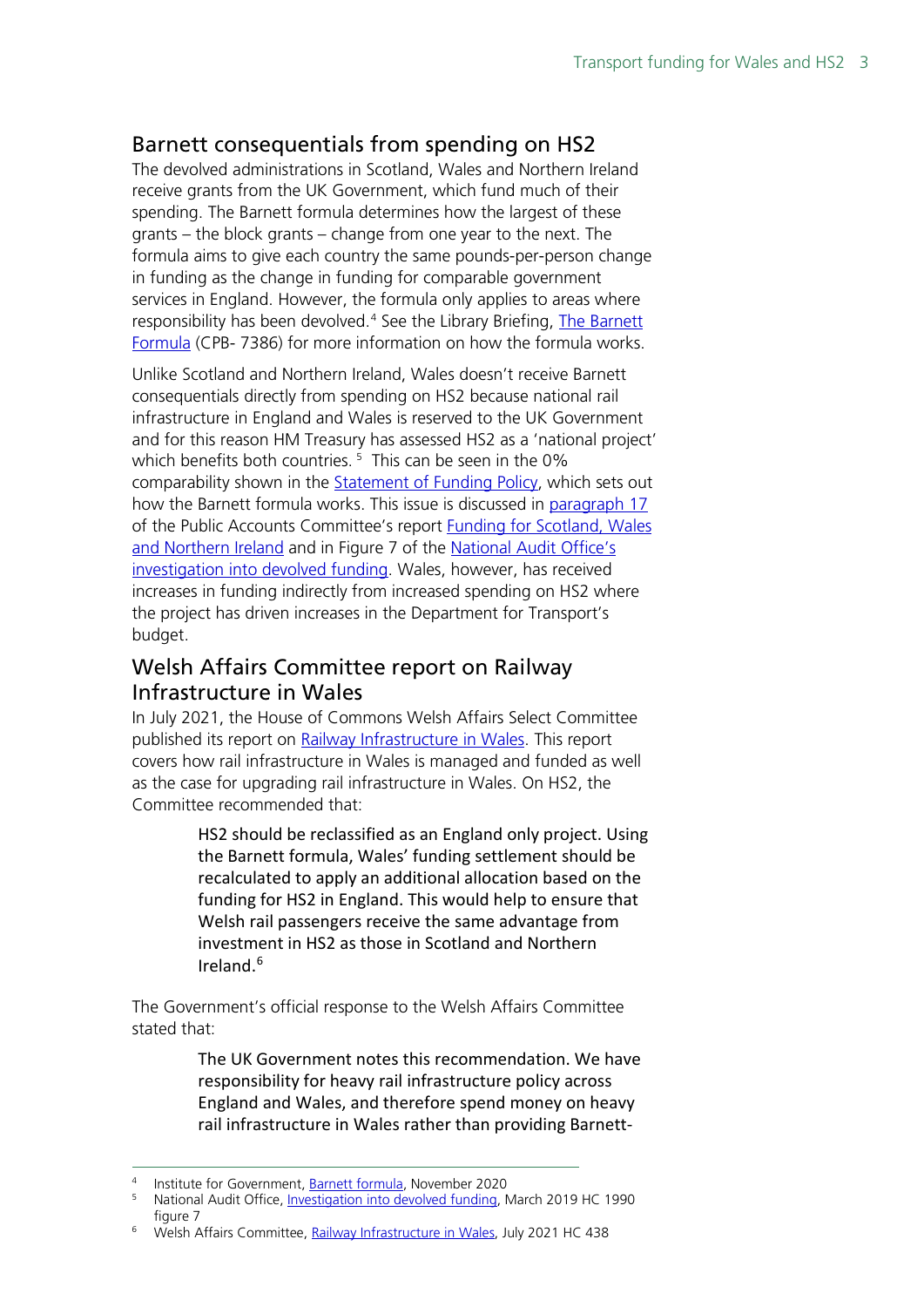based funding to the Welsh Government in relation to heavy rail spending in England. This is consistent with the funding arrangements for all other reserved UK Government responsibilities and with the Statement of Funding Policy. However, due to the use of departmental comparability factors in the Barnett formula at spending reviews, the Welsh Government has actually received a significant uplift in its Barnett-based funding due to UK Government spending on HS2.[7](#page-3-0)

<span id="page-3-0"></span><sup>&</sup>lt;sup>7</sup> House of Commons Welsh Affairs Select Committee, Railway infrastructure in Wales: [Government response to the Committee's First Report of Session 2021–](https://committees.parliament.uk/publications/7384/documents/77392/default/) 22*,*  September 2021 HC 715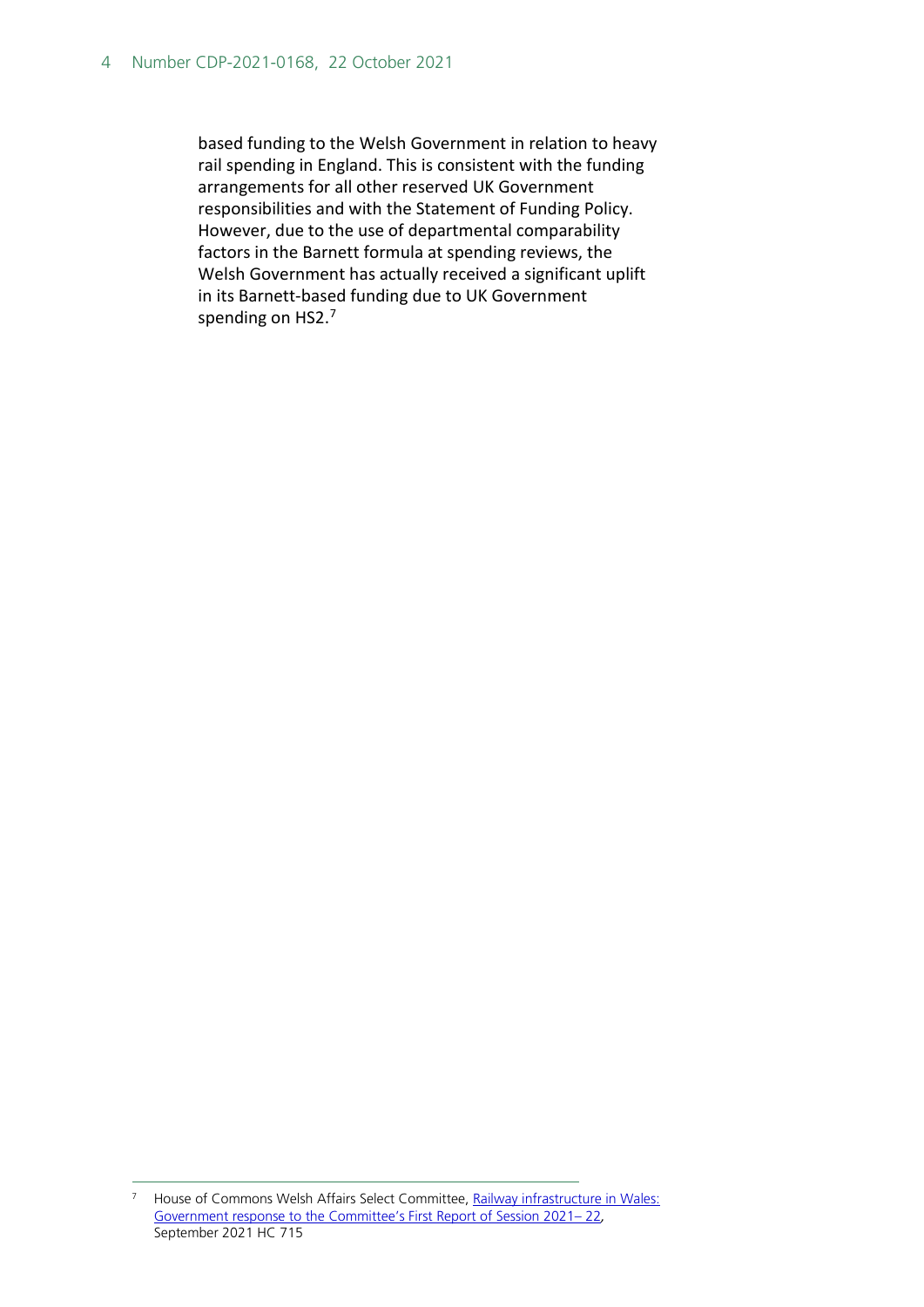## <span id="page-4-0"></span>2. Parliamentary material

## <span id="page-4-1"></span>2.1 UK Parliament

#### **[Railways:](http://www.parliament.uk/written-questions-answers-statements/written-question/commons/2021-05-20/4535) Wales**

#### **Asked by: Hywel Williams**

To ask the Secretary of State for Transport, what estimate he has made of the Barnett consequential payment to the Welsh Government in the event that responsibility for rail in Wales was devolved in the same manner as in Scotland.

#### **Answering member: Chris Heaton-Harris| Department for Transport**

There are currently no plans for further devolution of the railway in Wales beyond the Core Valley lines which were devolved in March 2020. The Welsh and English railways are highly integrated. In the absence of a specific devolution proposal, it is difficult to make any meaningful assessment of a Barnett consequential.

#### **26 May 2021| Written questions | Answered | House of Commons | 4535**

#### **[Railways:](http://www.parliament.uk/written-questions-answers-statements/written-question/commons/2021-05-20/4537) Wales**

#### **Asked by: Hywel Williams**

To ask the Secretary of State for Transport, what estimate he has made of the amount of funding that would be allocated to the Welsh rail system in the event that funding was allocated in proportion to (a) the number of passenger journeys, (b) the length of the rail network and (c) on a per capita basis.

#### **Answering member: Chris Heaton-Harris | Department: Department for Transport**

DfT has not made such an assessment. While these factors such as total track miles and passenger miles impact the cost base of the railway, overall the railway is not funded on this basis. Railway decisions are made on a range of operational and engineering needs as well as economic, commercial, social and environmental considerations. This is in addition to considering the impact of wider transport investments taken as a whole.

#### **26 May 2021 | Written questions | Answered | House of Commons | 4537**

#### **[Railways:](http://www.parliament.uk/written-questions-answers-statements/written-question/commons/2021-05-20/4536) Wales**

#### **Asked by: Hywel Williams**

To ask the Secretary of State for Transport, how much funding has been invested in the rail network in Wales in each of the last three years for which figures are available.

**Answering member: Chris Heaton-Harris | Department: Department for Transport**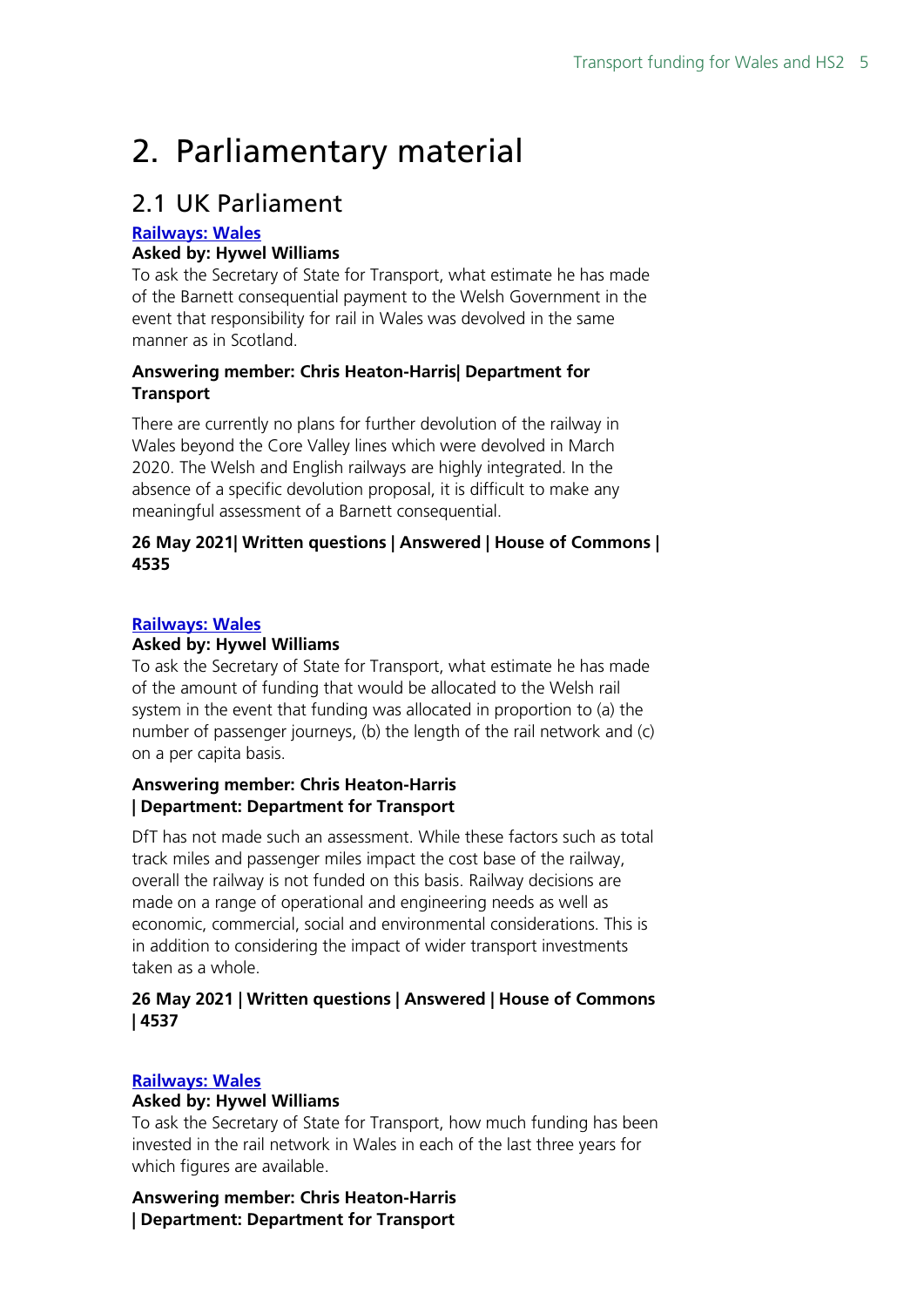During this financial year (2021/2022), the third year of the current Network Rail Control Period (which runs from 2019 to 2024), planned spend on renewals in Wales is £226 million.

The past expenditure on renewals in Wales by year during this Control Period was £223 million in 2020/2021 and £185 million in 2019/2020.

While figures for expenditure on enhancements as a separate line item are not easily available given the nature of Network Rail funding and the different sources of funding for projects that are termed as 'enhancements', there was from FY18/19 to FY20/21 an estimated £143m invested in enhancements in Wales, predominantly in FY20/21.

#### **26 May 2021 | Written questions | Answered | House of Commons | 4536**

#### **[Connectivity and Infrastructure within Wales and Cross-border](https://hansard.parliament.uk/Commons/2021-05-19/debates/9BDED412-FF29-406A-96C3-A70C94AB5E0D/ConnectivityAndInfrastructureWithinWalesAndCross-Border#contribution-C9378BA0-6C6A-4CA9-A35D-4759F9685D75) Asked by: Liz Saville Roberts**

Diolch yn fawr, Llefarydd. The Wales Governance Centre has calculated that, were Wales to be treated like Scotland in relation to HS2 and rail funding, we would be over half a billion pounds better off. Only 1.26% of the firms in the HS2 supply chain are Welsh and we know that, when HS2 is complete, it will take £200 million out of the south Wales economy alone. In the Secretary of State's opinion, what percentage of HS2 supply chain firms should be based in Wales—or is he happy for his Government to continue to short-change Wales?

#### **Answered by: Simon Hart| Department: Wales**

I am glad that the right hon. Lady has recognised the relevance of HS2 in shortening journey times; indeed, the journey from her own constituency to London will benefit from the improvements that we are recommending—and that were included in the recent Queen's Speech, for that matter. There will be shorter journey times, but there will also be numerous opportunities for businesses in Wales to be part of the supply chain, not only in the construction period but thereafter. I hope that what she has actually pointed out is how her party, in her area, is going to warmly embrace that major infrastructure scheme, which will benefit Wales, whichever part of it people live in.

#### **19 May 2021 | Oral questions - Supplementary | Answered | House of Commons | House of Commons chamber | 695 c682**

#### **[Transport Infrastructure](https://hansard.parliament.uk/pa/cm201921/cmhansrd/cm200211/debtext/200211-0001.htm#FB43B605-2394-4F48-9D3D-EB5E7C06C950)**

#### **Asked by: Jonathan Edwards**

Last time I looked on a map, London, Birmingham, Manchester and Leeds were all in England. So can the Prime Minister explain why Scotland and Northern Ireland get a 100% Barnett rating from HS2 while Wales gets nought per cent?

#### **The Prime Minister**

Of course, as the hon. Gentleman knows very well from looking at the map, north Wales will benefit from the Crewe link. I might say to the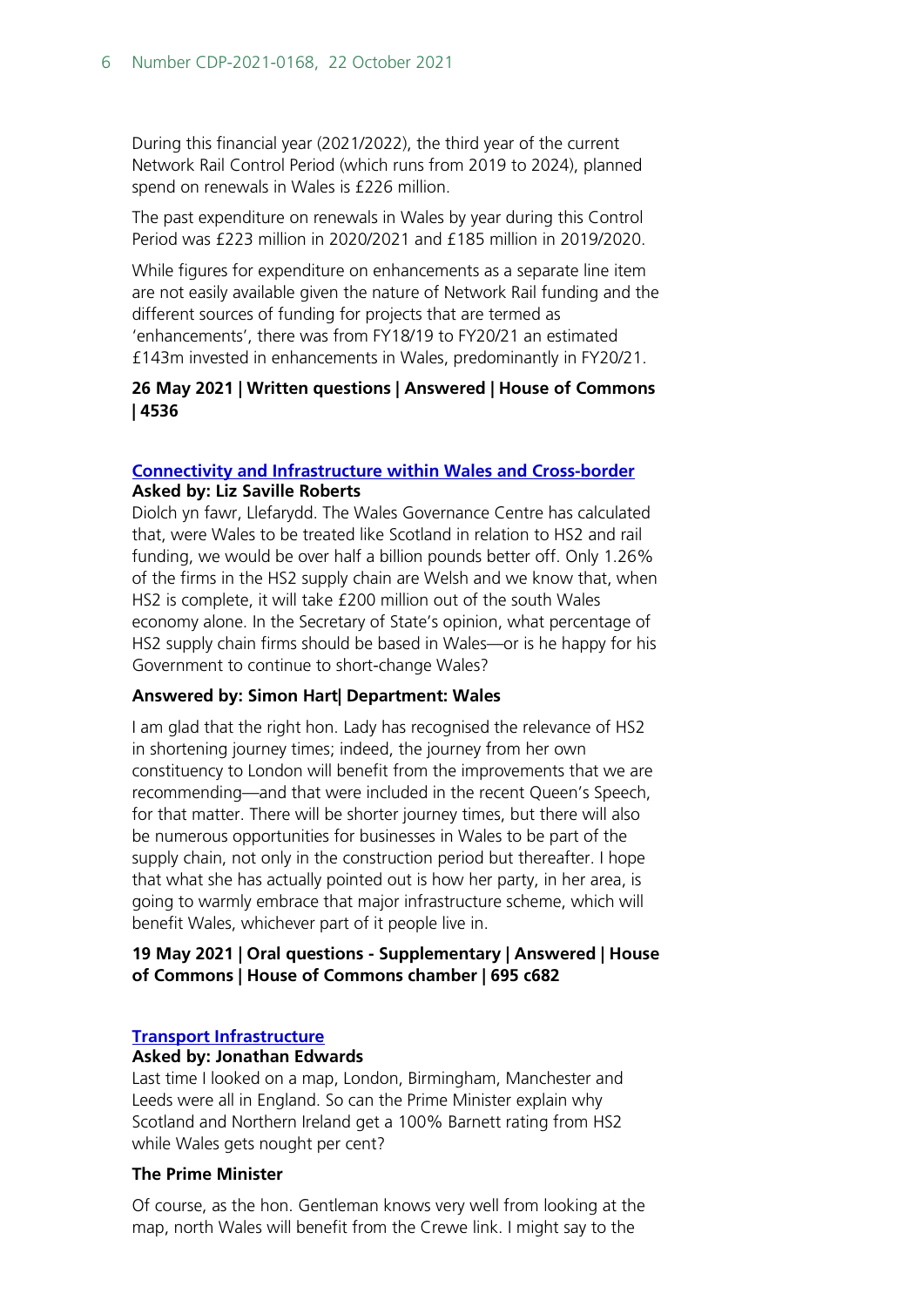representative from Wales that it is high time that the Welsh Labour Government got on and delivered the M4 bypass at the Brynglas tunnels. If they will not do it, we in this Government will.

**11 Feb 2020 | Proceeding contributions | House of Commons | House of Commons chamber | 671 c721**

## <span id="page-6-0"></span>2.2 Welsh Parliament/Senedd Cymru

**[Statement by Lee Waters MS, the Deputy Minister for Climate](https://record.senedd.wales/Plenary/12458#C383010)  [Change: Update on the Metro](https://record.senedd.wales/Plenary/12458#C383010) [20 October 2021](https://record.senedd.wales/Plenary/12458#C383010)**

Diolch yn fawr, Llywydd. The climate emergency demands we change the way we travel. Seventeen per cent of Welsh carbon emissions are generated by transport, and as the UK Climate Change Committee makes clear, simply switching to electric cars will not meet the 2050 net zero target. We need to cut the number of journeys and get people to switch to more sustainable forms of transport too.148

We fully recognise that this is not going to be easy. For some 70 years transport policy in the UK has favoured car travel over public transport, and as a result it is now easier for most people to hop in the car than it is to plan a journey using more sustainable forms of transport. That has to change. But for that to happen, we have to make the right thing to do the easiest thing to do.149

Our Wales transport strategy sets out the steps we need to make to meet our target of 45 per cent of journeys by public transport or active travel by 2040. We are aiming to publish a new bus strategy around the end of this year, and a White Paper to follow, and a bus reform Bill this Senedd term.150

Our active travel investment for short local trips is now the highest per head in the UK, and we are working with councils to identify safe local networks that will encourage people to leave the car at home and walk and cycle instead. Ten per cent of car journeys are under 1 mile in length, and many of those trips could be made on foot or by bike.151

For medium and long-term journeys, rail has an important part to play. We need to see the £5 billion shortfall in rail investment from the UK Government made up in order to modernise our network. For our part, we have taken the Wales and borders franchise under public control and are working hard to stabilise it after the collapse in passenger numbers during COVID. As we plan the rail recovery, we must do it in tandem with the other sustainable modes, so that people can make their whole journey, door to door, by sustainable transport.152

The Burns commission in south-east Wales has set a blueprint for how that can be done, and we want to scale that approach to other parts of Wales. In particular, I want to emulate the model where the Welsh Government and Transport for Wales have formed a single joint delivery unit with the local authorities, and an independent delivery board set up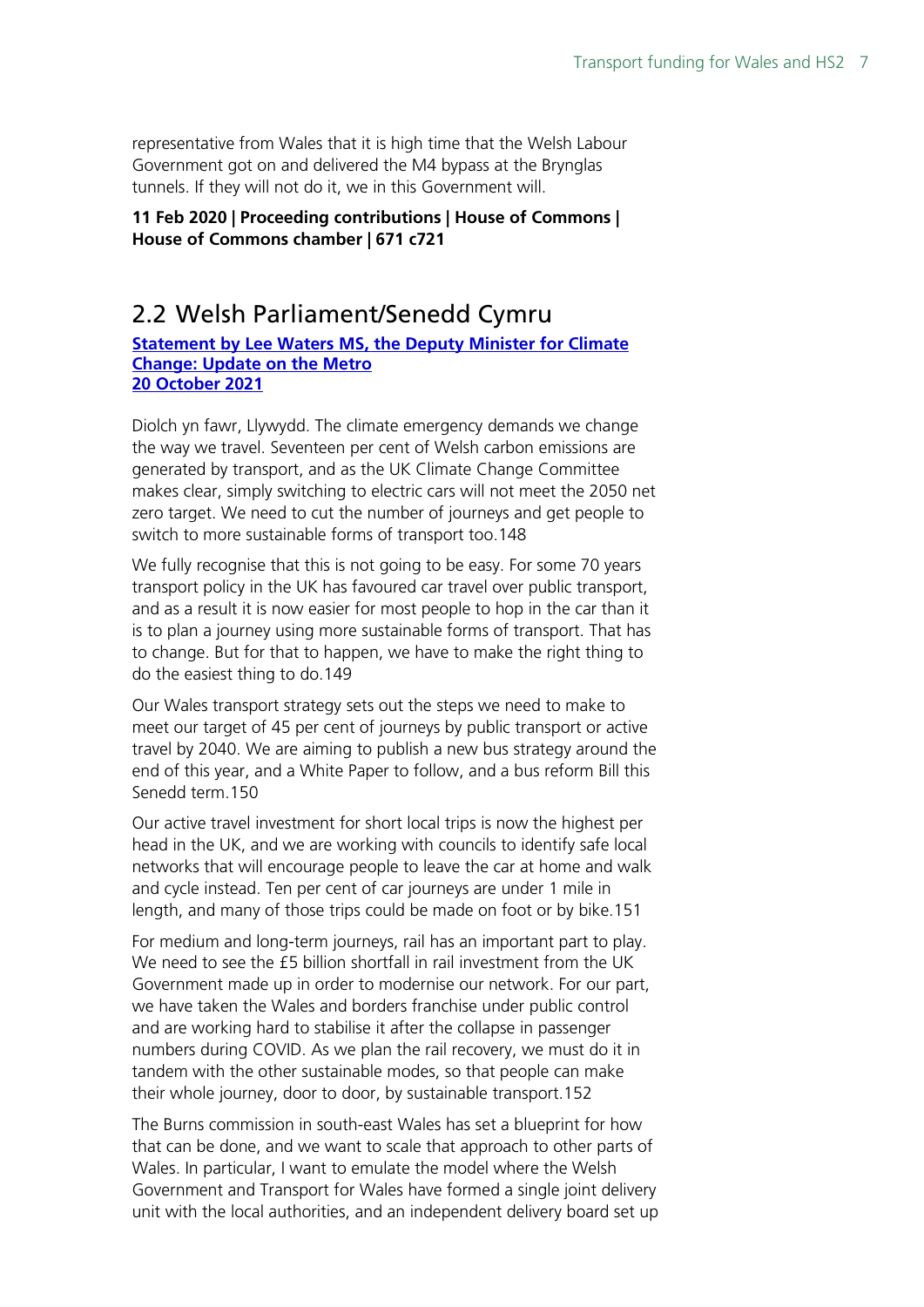to drive performance and ensure progress. I'm pleased that Simon Gibson and Dr Lynn Sloman, both noted for their delivery focus, are serving as chair and vice-chair of the delivery board in south-east Wales.153

Llywydd, I can announce that I have tasked my officials with creating a similar collaborative approach in north Wales too. We will create a north Wales metro delivery board, and I will be advertising for an independent chair and vice-chair to make sure we are being as ambitious as possible and to hold delivery partners to account, ourselves included. I would also like to see this model of partnership, co-design and shared leadership adopted by the four corporate joint committees across Wales as they take up their responsibility for regional transport planning over the course of this Senedd term.154

The evidence from around the world suggests that if you want people to use public transport, it needs to be easy to use. In the parlance, it needs to 'turn up and go', and that's the design principle at the heart of our metro programme: frequent, seamless services connecting people with key destinations, and we've committed over £1 billion to our three metro programmes. Each is in different stages of development and we are today publishing updated maps showing the current ambition.155

In the south-east, significant construction work is already under way, and in the next few years we'll increasingly see physical evidence of one of the most ambitious infrastructure projects to have taken place in Wales in modern times. A new bus station right next to the main train station is going up in Cardiff. Work has been going on over the summer on the core Valleys line to prepare it for the introduction of new tram trains. By 2024, there will be new tram trains offering fast turn-up-andgo services at around 50 stations on the Welsh Government's network, as well as new services being planned to double the frequency on the Ebbw Vale line through the Vale of Glamorgan, and to Maesteg.156

In north Wales, we've put in place the foundations for a significantly improved rail and bus service and active travel through our £50 million of Welsh Government funding announcement. I recently saw for myself the plans at Wrexham General station to make it easier to change between rail and bus, helping connections between the north Wales coast and the more frequent Borderlands line services from next year at Shotton, alongside a new station at Deeside industrial park.157

We've asked Transport for Wales to take on the development of the Swansea bay and west Wales metro to assist the local authorities in that area. This is at the earliest stage of development of the three metro key schemes, and I'm keen to increase the pace and the ambition for public transport in this part of Wales. Around £8 million has been allocated this year to deliver active travel and public transport schemes to support the Swansea bay metro programme. Preliminary work is being carried out to develop a potential hydrogen bus pilot in Swansea bay and Pembrokeshire, and new interchanges, including a new station at St Clears delivered by Transport for Wales, which will be in place by 2024, will offer real improvements to public transport in the area.158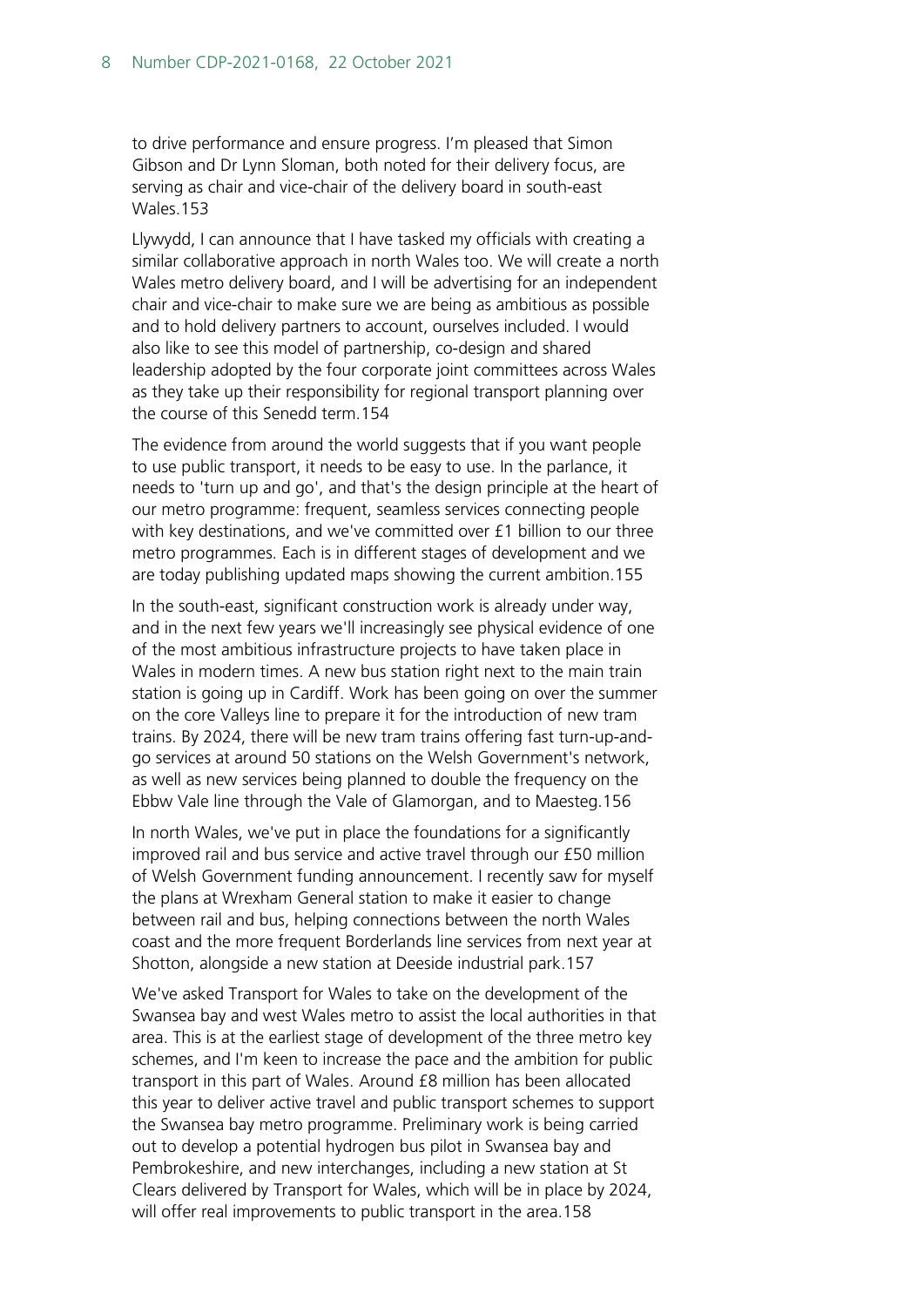I've also recently commissioned work to develop a new programme for mid Wales to examine how our approach to the metros can be applied in this region and our more rural areas across the whole of Wales. We must learn from Germany and Switzerland that it's perfectly possible to have an effective public transport system in rural areas. It'll require a different approach to urban Wales, but it's absolutely doable with commitment. Car clubs and electric bikes will have a major role to play, as will demand-responsive transport, and in pilots across Wales, our Fflecsi service is offering access to public transport where previously there was none, opening up new opportunities for more people. We are now trialling Fflecsi in 11 areas, where we are seeing significant passenger growth and it has now been used for over 100,000 journeys. And we're committed to learn from it and to scale it.159

Llywydd, delivering our metros is one of the most ambitious and complex programmes ever undertaken by the Welsh Government. The maps published today illustrate our emerging programmes. We have the capability, the expertise, the experience and the desire in Wales to progress at pace. In fact, we will not achieve our net zero ambitions if we don't. Diolch.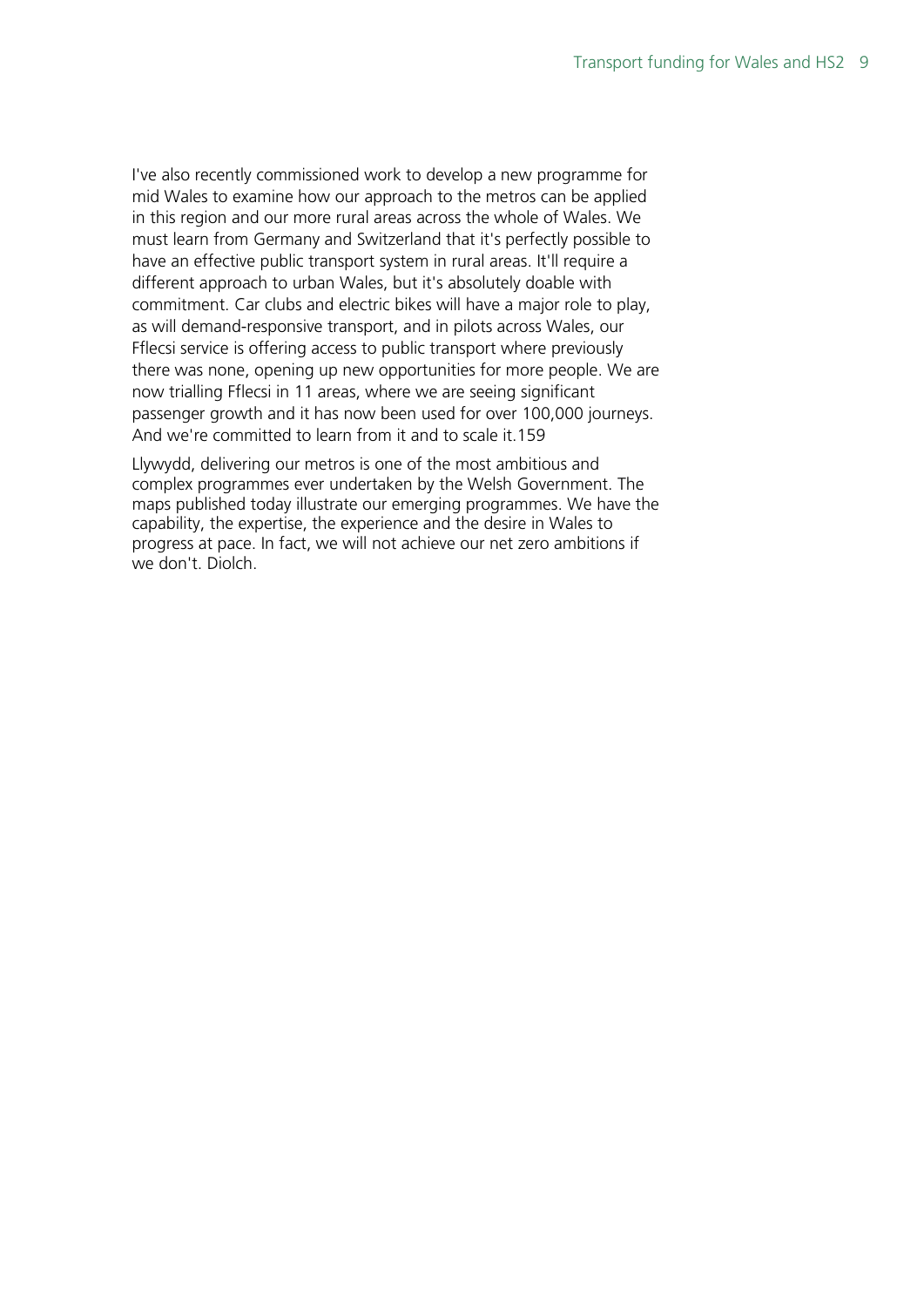## <span id="page-9-0"></span>3. Press notices

#### **[Government accepts MPs' recommendation that a Wales Rail](https://committees.parliament.uk/work/849/railway-infrastructure-in-wales/news/157651/government-accepts-mps-recommendation-that-a-wales-rail-board-be-established-to-drive-improvements/) [Board be established to drive improvements](https://committees.parliament.uk/work/849/railway-infrastructure-in-wales/news/157651/government-accepts-mps-recommendation-that-a-wales-rail-board-be-established-to-drive-improvements/) House of Commons Welsh Affairs Select Committee 22 September 2021**

In its response to the Welsh Affairs Committee's report, Railway Infrastructure in Wales, the UK Government has partially accepted a recommendation to create a dedicated forum to deliver improvements for rail passengers in Wales.

During the inquiry the Committee was told that a joined-up and clearer approach is needed to unlock rail investment to drive improvements. Accordingly, the Committee's report recommended the creation of a Wales Rail Board, "consisting of itself, the Welsh Government, Network Rail, the rail operators providing services in Wales, and Transport for Wales. The Board would be tasked with identifying and developing a prioritised set of proposals for rail infrastructure improvement and investment in Wales". In response, the UK Government has said it recognises the potential benefits raised by the Committee and is proposing the creation of a senior-level Board with responsibilities including the development and delivery of railway enhancements. The Government has said that the Board will comprise director-level representation from Welsh Government, Department for Transport, Transport for Wales, Network Rail, and other train operators serving passengers in Wales. It is intended to first meet this calendar year.

Chair's comment

Welsh Affairs Committee Chair, Rt Hon Stephen Crabb MP, said:

"The UK Government's move to introduce a Wales Rail Board is very welcome news. We heard from numerous witnesses during our inquiry that more coordination is needed to drive investment and improvements, and I hope the Board will deliver this. It's also very welcome the speed in which they will start convening, and I hope people across Wales will start feeling the benefits feed through to their railway journeys."

#### **[Upgrades and electrification of Wales' ageing rail infrastructure](https://www.wired-gov.net/wg/news.nsf/articles/Upgrades+and+electrification+of+Wales+ageing+rail+infrastructure+should+be+addressed+by+UKWelsh+collaboration+that+would+improve+services+for+customers+14072021150500?open)  [should be addressed by UK-Welsh collaboration that would](https://www.wired-gov.net/wg/news.nsf/articles/Upgrades+and+electrification+of+Wales+ageing+rail+infrastructure+should+be+addressed+by+UKWelsh+collaboration+that+would+improve+services+for+customers+14072021150500?open)  [improve services for customers](https://www.wired-gov.net/wg/news.nsf/articles/Upgrades+and+electrification+of+Wales+ageing+rail+infrastructure+should+be+addressed+by+UKWelsh+collaboration+that+would+improve+services+for+customers+14072021150500?open) House of Commons Welsh Affairs Select Committee**

**14 July 2021**

The Welsh Affairs Committee has today called for a new Wales Rail Board to be in place by the Autumn – comprised of UK and Welsh government bodies – that can consider improvements and upgrades to Wales' ageing rail network.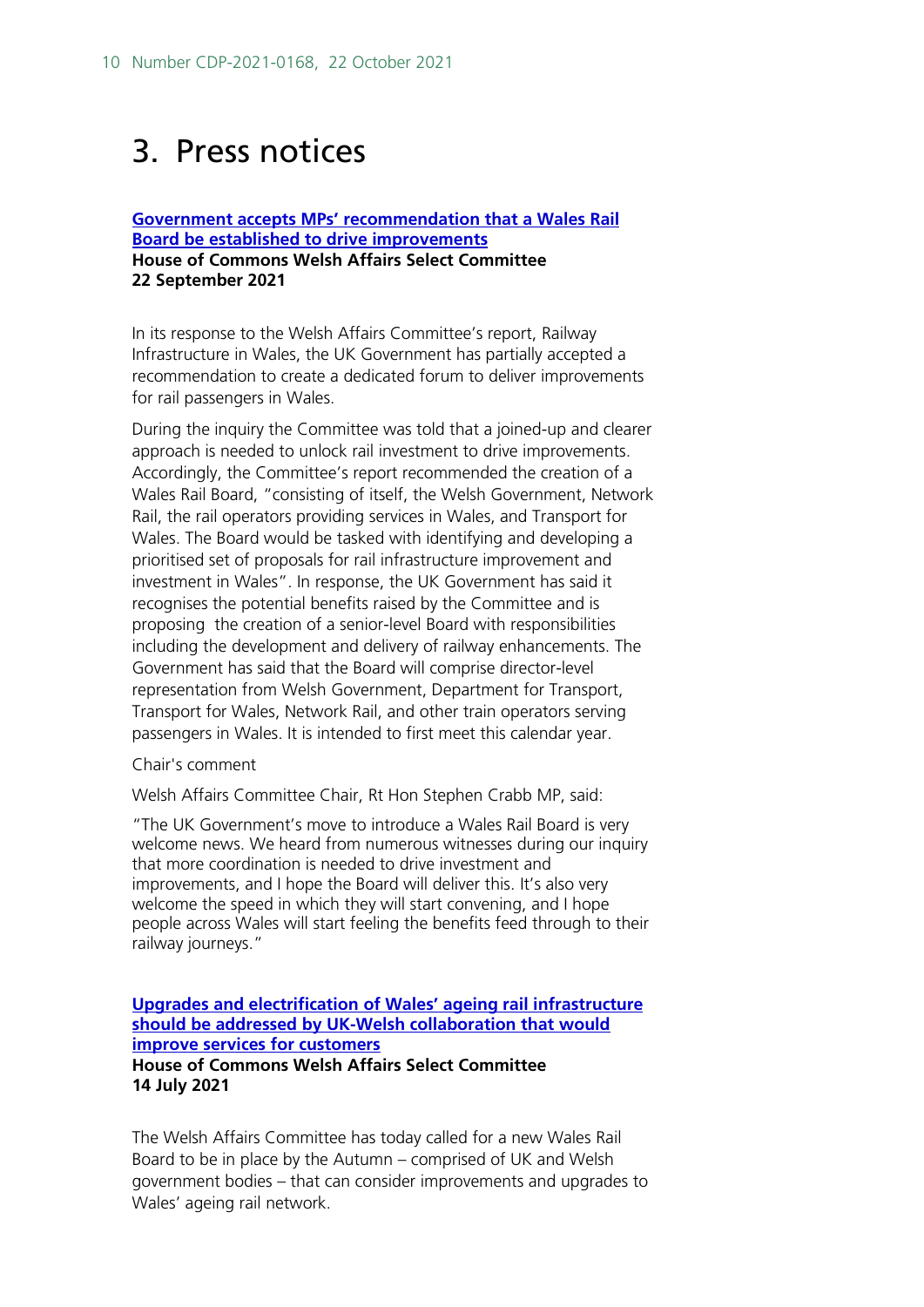Rail infrastructure in Wales is a lifeline for millions, connecting communities and central for the transportation of goods in Wales and across the UK. However, it is a Victorian system trying to support a 21st century level of service, with passengers experiencing slow services and inadequate stations.

To enhance rail infrastructure in Wales, urgent upgrades backed up by sufficient investment is desperately needed. A new Wales Rail Board, including the UK and Welsh governments, Network Rail, the rail operators providing services in Wales, and Transport for Wales, has been recommended to identify improvements and the investment required.

While significant rail investment has been dedicated to HS2, resulting in a supply chain that encompasses the entire UK including Wales, Wales will not benefit in the same way as Scotland and Northern Ireland from the Barnett consequentials arising from the project. The Committee recommends that HS2 should be reclassified as an England only project. Using the Barnett formula, Wales' funding settlement should be recalculated to apply an additional allocation based on the funding for HS2 in England. This would help to ensure that Welsh rail passengers receive the same advantage from investment in HS2 as those in Scotland and Northern Ireland.

The Committee notes that HS2 could have clearer and more direct benefits for Welsh rail passengers if it is accompanied by enhancements to the Chester and Crewe stations which, in turn, could help facilitate the electrification of the North Wales mainline. The Committee therefore recommends that the UK Government, working in partnership with the Welsh Government, should prepare a full strategic case for the upgrade and electrification of the North Wales mainline.

Electrification of the railways can play a key role in the UK Government's decarbonisation agenda, and the Committee has argued that the decision to cancel the electrification of the Great Western mainline from Cardiff to Swansea is short-sighted. The Committee urges the UK Government to bring forward proposals – before the end of 2021 – on new proposals for greater connectivity between Swansea, Cardiff and Bristol, which could require completing electrification of the mainline between Cardiff and Swansea.

#### Chair's comments

Chair of the Welsh Affairs Committee, Rt Hon Stephen Crabb MP, said:

"There is a compelling case for greater investment in rail infrastructure in Wales to improve journey times for passengers, strengthen connectivity with the rest of the United Kingdom and reduce carbon emissions.

"Reaching our net zero targets will require a significant investment in rail electrification. We believe that this should result in a reconsideration of the short-sighted decision to cancel the electrification of the Great Western mainline from Cardiff to Swansea.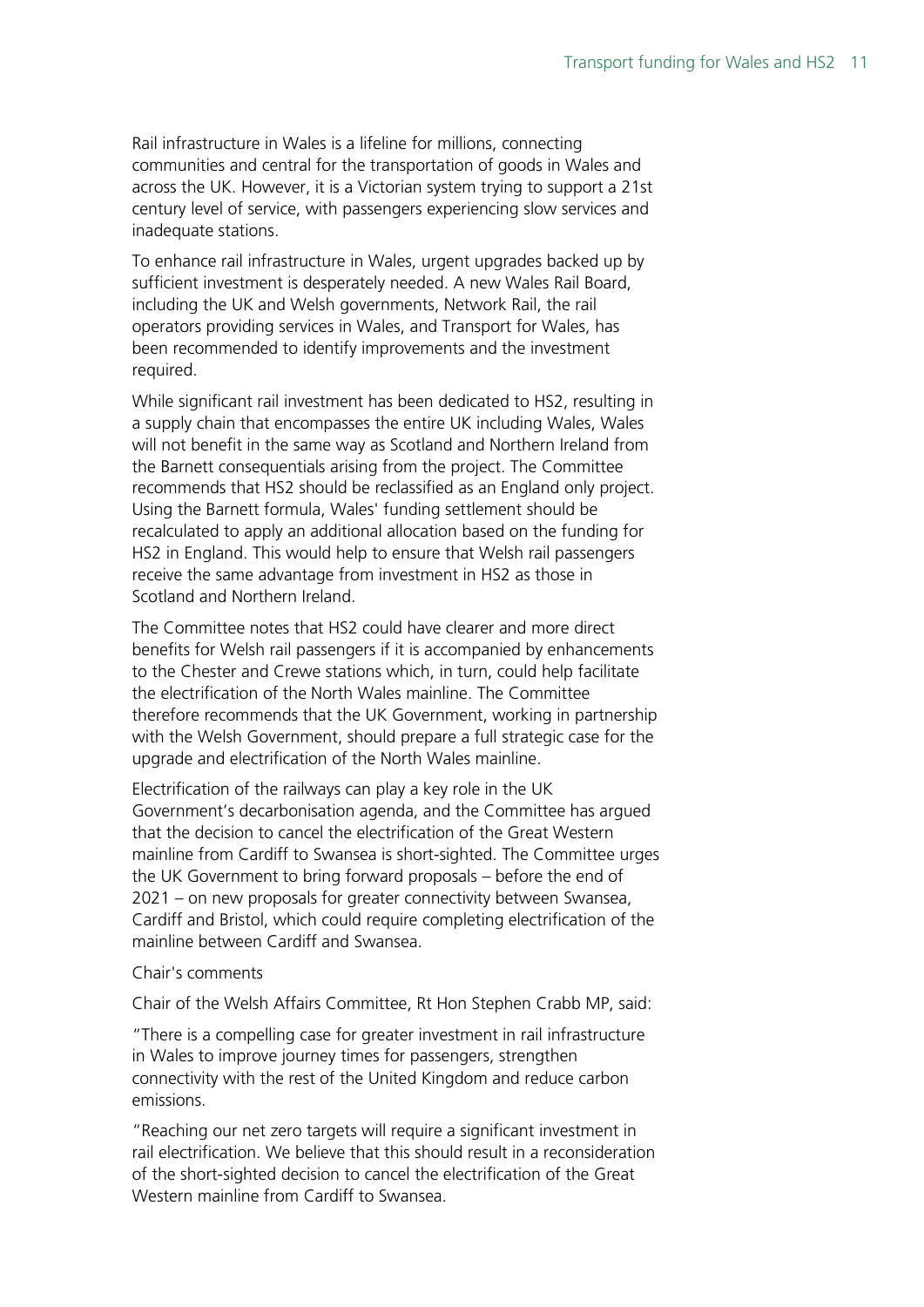"While there will always be voices calling for the further devolution of rail powers, it's clear that what passengers most need is both of their governments, as well as the rail operators, working together. Our Committee has proposed a new Wales Rail Board, which would bring together the two governments, Network Rail and rail operators, which can be tasked with bringing forward a shared pipeline of Welsh rail projects and which should be in place by the Autumn."

#### Recommendations

The Welsh Affairs Committee's recommendations are:

- Bringing forward new proposals for greater connectivity between Swansea-Cardiff-Bristol, which would include completing electrification on the mainline between Cardiff and Swansea and a Swansea Bay Metro to integrate the public transport network westwards to Pembrokeshire and Carmarthenshire and feed rail patronage from Swansea, would be an important sign of the UK Government's commitment to its green agenda and to improving connectivity across the UK. We call on the UK Government to produce draft proposals before the end of 2021.
- The UK Government should establish a Wales Rail Board, consisting of itself, the Welsh Government, Network Rail, the rail operators providing services in Wales, and Transport for Wales. The Board would be tasked with identifying and developing a prioritised set of proposals for rail infrastructure improvement and investment in Wales. The Board should be established, with its membership and terms of reference published, by this Autumn.
- The UK Government should set out its plans to reform the Rail Networks Enhancements Pipeline with a view to accelerating the delivery of projects in Wales.
- In light of the forthcoming publication of the Union Connectivity Review, we recommend that the evaluation process for rail infrastructure proposals in Wales factors in the UK Government's strategic ambitions to strengthen connections between all parts of the UK.
- We recommend that HS2 should be reclassified as an England only project. Using the Barnett formula, Wales' funding settlement should be recalculated to apply an additional allocation based on the funding for HS2 in England. This would help to ensure that Welsh rail passengers receive the same advantage from investment in HS2 as those in Scotland and Northern Ireland.
- The development of the HS2 programme in England could yield direct benefits to Welsh rail passengers if it is accompanied by enhancements to the North Wales mainline, including the upgrades at Chester and Crewe stations which will be required for full electrification of the North Wales mainline to proceed. A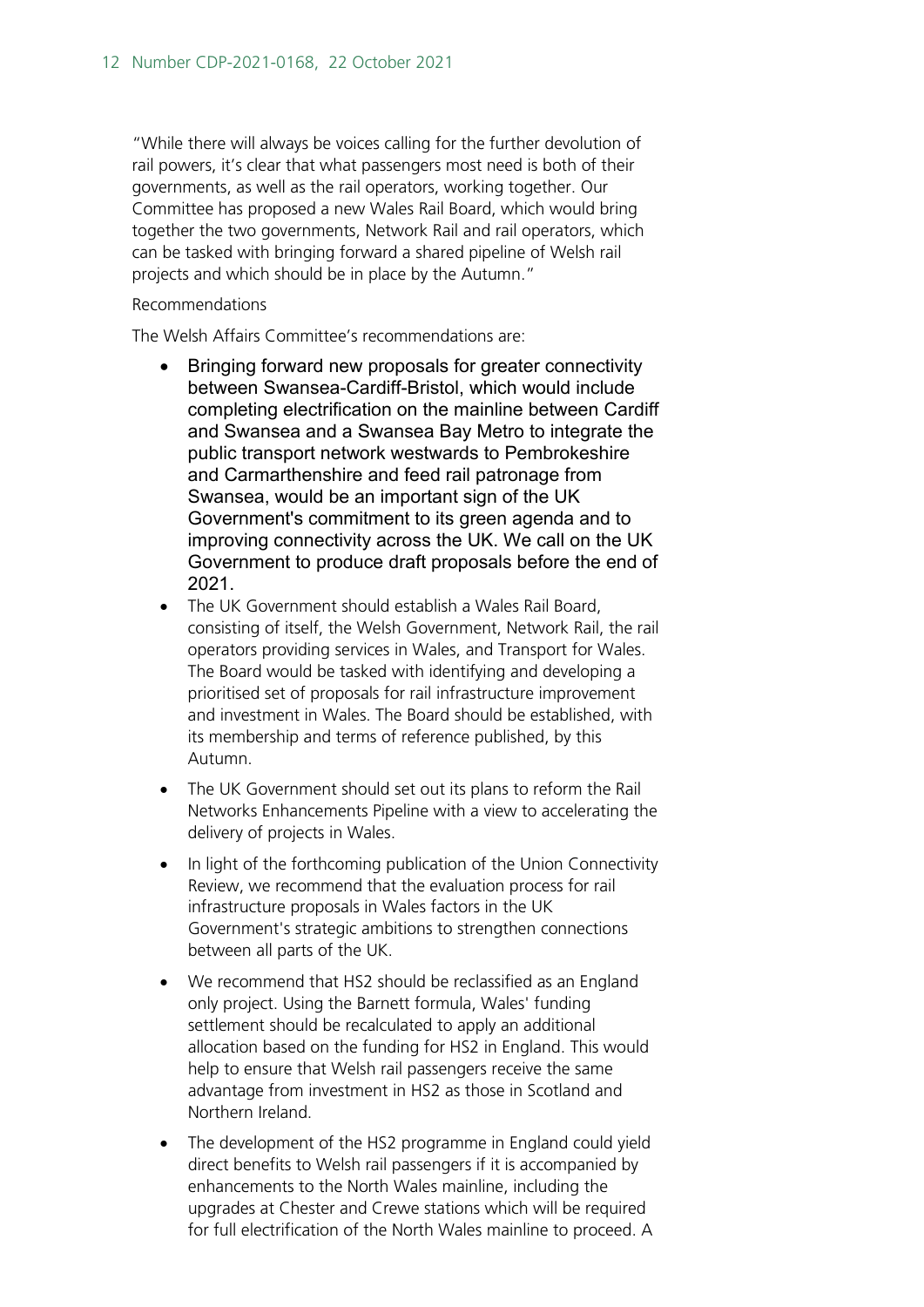full strategic case should therefore be prepared for the upgrade and electrification of the North Wales mainline. Consolidating the benefits of HS2 for Wales by reducing journey times within North Wales, increasing freight capacity and improving connections from Holyhead to the West Coast main line would be consistent with the UK Government's economic and environmental objectives and with the objectives of the Union Connectivity Review.

• Efforts should be made to develop synergies between climate mitigation efforts, such as protecting against rising sea-levels, and measures to protect transport infrastructure. Noting that significant Welsh transport infrastructure lies either adjacent to the coast or runs along valley lines (often alongside rivers), we believe there are significant opportunities to link efforts and budgets to protect transport infrastructure to wider community protection.

The Wales Rail Board should:

- establish immediate infrastructure investment priorities;
- consider how passenger services can be improved without inadvertently reducing freight capacity; and
- determine on a route by route basis what improved services will mean for passengers in terms of frequency, speed, and cost.

#### **[Commission recommendations endorsed by Welsh Government](https://gov.wales/commission-recommendations-endorsed-welsh-government) South East Wales Transport Commission 19 January 2021**

The path to tackling congestion in south east Wales has been confirmed as Welsh Government has endorsed the recommendations of the South East Wales Transport Commission.

In a line-by-line response to the Commission's final report, Welsh Government has accepted in principle all of the recommendations to tackle congestion. It has also outlined the progress that has been made and the next steps for delivery.

A dedicated "development unit" has been established in Transport for Wales to provide ongoing advice on the recommendations and develop a delivery programme.

On the Commission's recommendation to increase the number of train stations and services in the region, Welsh Government has confirmed it will work with partners to increase capacity, reduce journey times and improve network resilience. These partners include Transport for Wales, Network Rail and the UK Government, which remains responsible for rail infrastructure under the current devolution settlement.

A memorandum of understanding has been signed with Newport City Council to jointly steer the way forward for bus and active travel measures in the city, supported by Transport for Wales.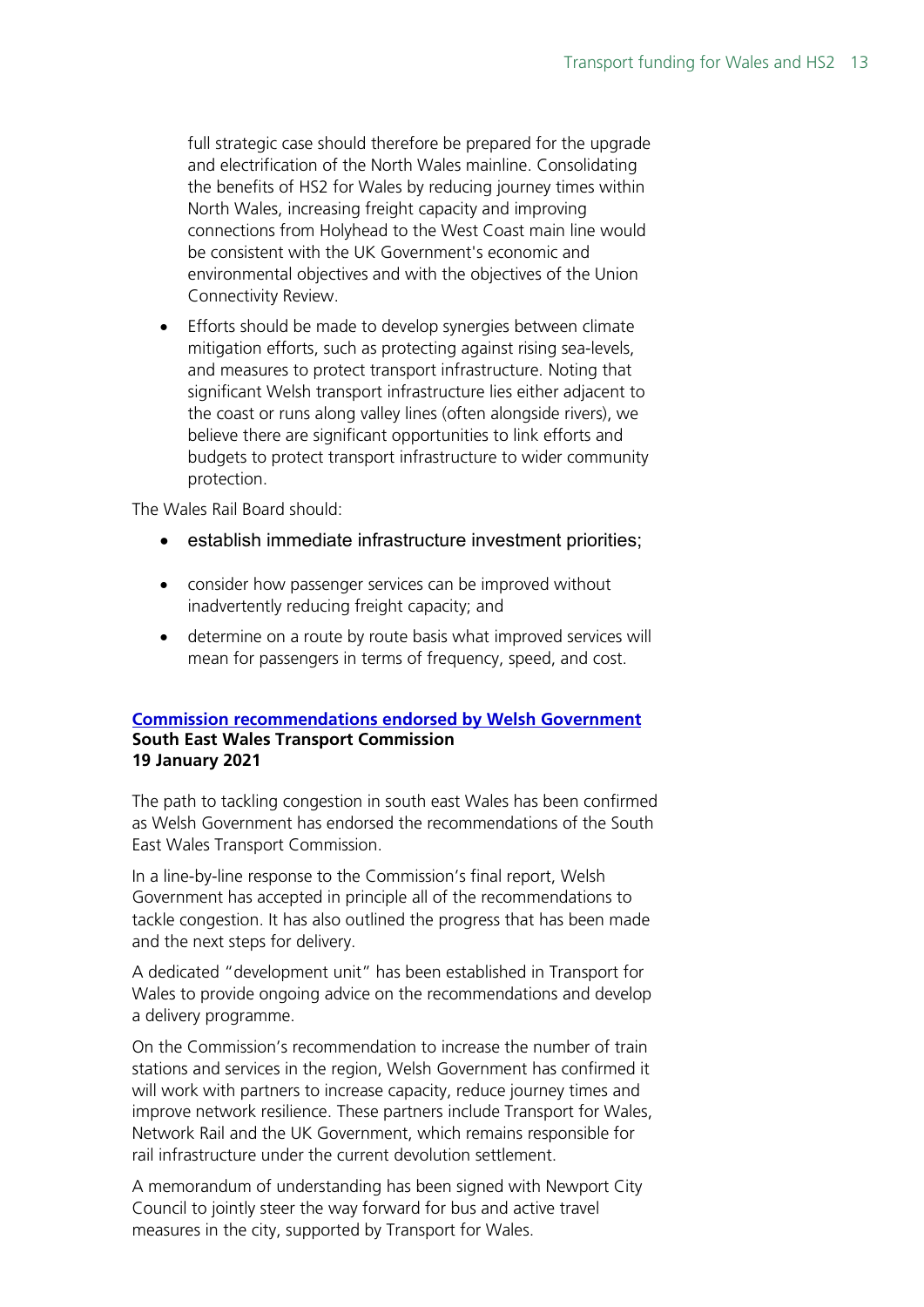Ken Skates, Minister for Economy, Transport and North Wales, said:

Tackling congestion on the M4 around Newport remains a priority of this Government, whilst also being mindful of the need for decarbonisation, improved air quality, transport equity and a robust response to COVID-19.

The spirit of the recommendations is closely aligned to our recently published new transport strategy – Llwybr Newydd. Integrated, low carbon and multi modal Metro transport networks will be the future of Welsh transport.

Progress is underway on taking forward many of the suggestions raised by the Commission. It is an ambitious set of recommendations that will lead to significant improvements for the region, and we take them forward with a sense of urgency and the knowledge that action is needed.

#### **[UK wide transport review must address £2.4bn+](https://www.wired-gov.net/wg/news.nsf/articles/UK+wide+transport+review+must+address+2.4bn+underinvestment+in+Welsh+rail+24112020110500?open)  [underinvestment in Welsh rail](https://www.wired-gov.net/wg/news.nsf/articles/UK+wide+transport+review+must+address+2.4bn+underinvestment+in+Welsh+rail+24112020110500?open) Welsh Government 24 November 2020**

Ken Skates has said the recently announced 'Union Connectivity Review' should be used as an opportunity to "put right" the UK Government's neglect of Welsh railways.

The Union Connectivity Review was launched by the UK Government to explore ways to improve connectivity between Wales, England, Scotland and Northern Ireland.

The Minister has previously made clear that the review must respect the current devolution settlement and not stray into matters which are the responsibility of the Welsh Government. This red line on devolved responsibilities was set out alongside Ministerial counterparts in Scotland and Northern Ireland.

The Welsh Government has calculated that under current spending plans, a conservative estimate of the underfunding of Welsh railways from 2001-2029 is £2.4bn, and this figure could be as high as £5.1bn.

A document setting out the calculations was yesterday published. Another report which outlines how investment would benefit for north and south Wales mainlines (as part of Metro systems) has also been published.

Last week Llwybr Newydd was published, a new draft transport strategy pledging a major reduction in carbon emissions from the Welsh transport sector. It included a new sustainable transport hierarchy that would prioritise public transport over roads. The need to get more people out of cars and onto buses, trains and sustainable forms of travel is a key driver of the Welsh Government's vision for transport.

Ken Skates, Minister for Economy, Transport and North Wales, yesterday said: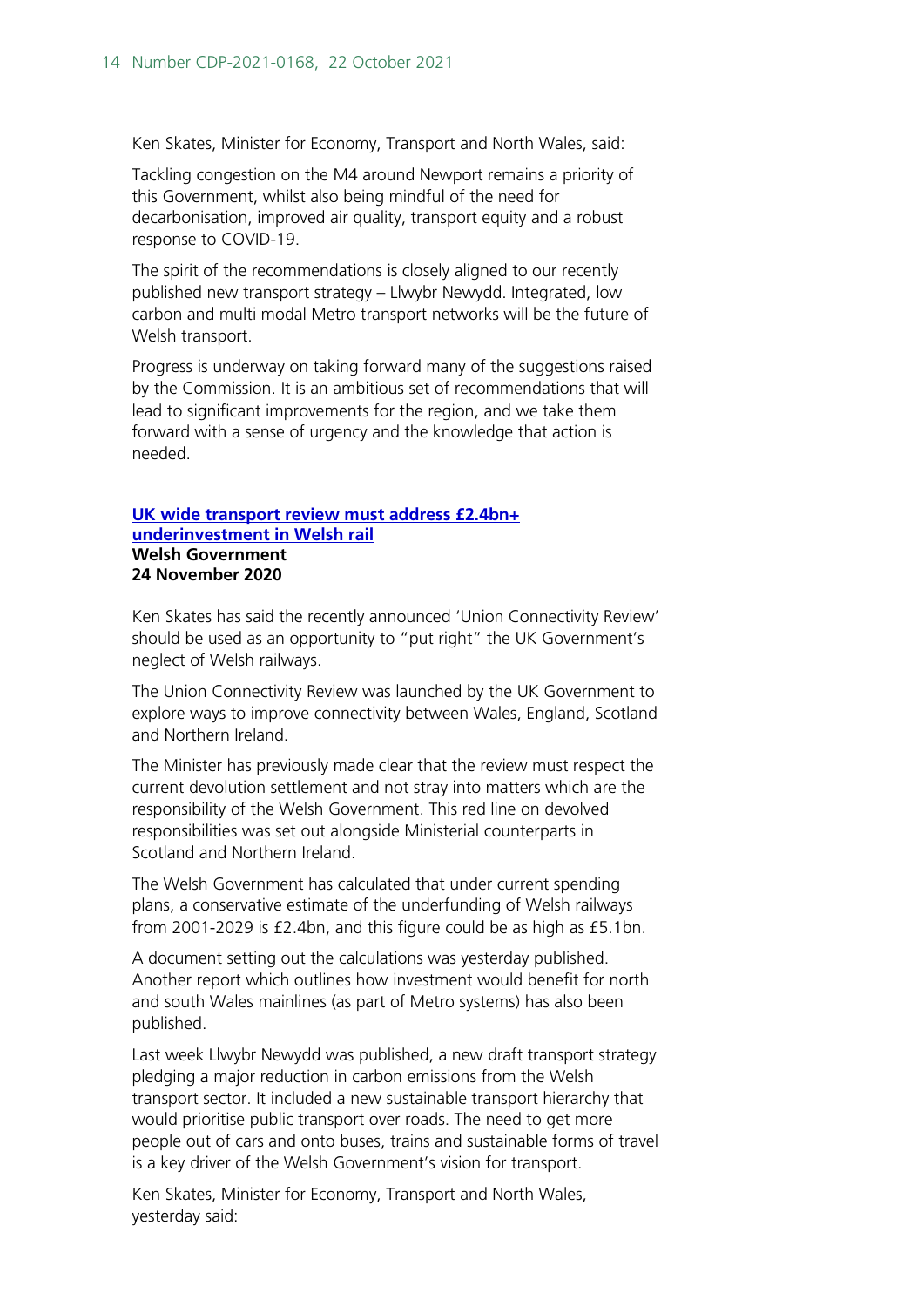The UK Government has to demonstrate its sincerity to levelling up our country by addressing their failure to invest fairly in Wales's rail, broadband and aviation connectivity. It has refused to devolve these powers and funding, whilst also failing to take our connectivity seriously.

The Union Connectivity Review is an opportunity for the UK Government to reflect on historic underinvestment and to focus on putting things right.

#### **[Multi-million boost from UK government for Welsh railways to](https://www.gov.uk/government/news/multi-million-boost-from-uk-government-for-welsh-railways-to-level-up-infrastructure-and-improve-journeys-for-passengers)  [level up infrastructure and improve journeys for passengers](https://www.gov.uk/government/news/multi-million-boost-from-uk-government-for-welsh-railways-to-level-up-infrastructure-and-improve-journeys-for-passengers)  [Passenger journeys in Wales set to improve thanks to new](https://www.gov.uk/government/news/multi-million-boost-from-uk-government-for-welsh-railways-to-level-up-infrastructure-and-improve-journeys-for-passengers)  [funding.](https://www.gov.uk/government/news/multi-million-boost-from-uk-government-for-welsh-railways-to-level-up-infrastructure-and-improve-journeys-for-passengers)**

#### **Department for Transport, Office of the Secretary of State for Wales, and The Rt Hon Grant Shapps MP 21 August 2020**

Transport Secretary Grant Shapps

- funding released to kickstart design work on upgrading Cardiff Central station
- other improvements include developing plans to upgrade digital signalling, plans to speed up journeys and increasing step-free access to stations
- follows the multi-million pound devolution of powers over the Core Valley lines to Welsh government and completion of fully electric line between Cardiff and London

Major progress has been made on ambitious upgrades to Wales' railways following £343 million of investment to help deliver better journeys for passengers, UK government Transport Secretary Grant Shapps has set out today (21 August 2020).

The raft of schemes to be funded include kickstarting the design of the Cardiff Central station upgrade, advancing plans for cutting-edge digital signalling on the Cambrian line and speeding up journeys between Cardiff and Swansea.

Work on a new, modern design for Cardiff Central station will be funded through the release of £5.8 million. It will focus on improving access and ensuring platforms are suited for longer trains, boosting space and capacity for passengers.

The Transport Secretary has also announced £3 million to advance plans for upgraded signalling on the 241-kilometre Cambrian line from Shrewsbury Sutton Bridge Junction to Aberystwyth and Pwllheli. The planned state-of-the-art digital signalling system will modernise the network, improving the reliability of services, and support the introduction of a new fleet being rolled out across the network in December 2022.

In addition, almost £2 million has been made available for the next phase of development work on proposals to speed up journeys between Cardiff and Swansea, Chester and Llandudno Junction, and the Severn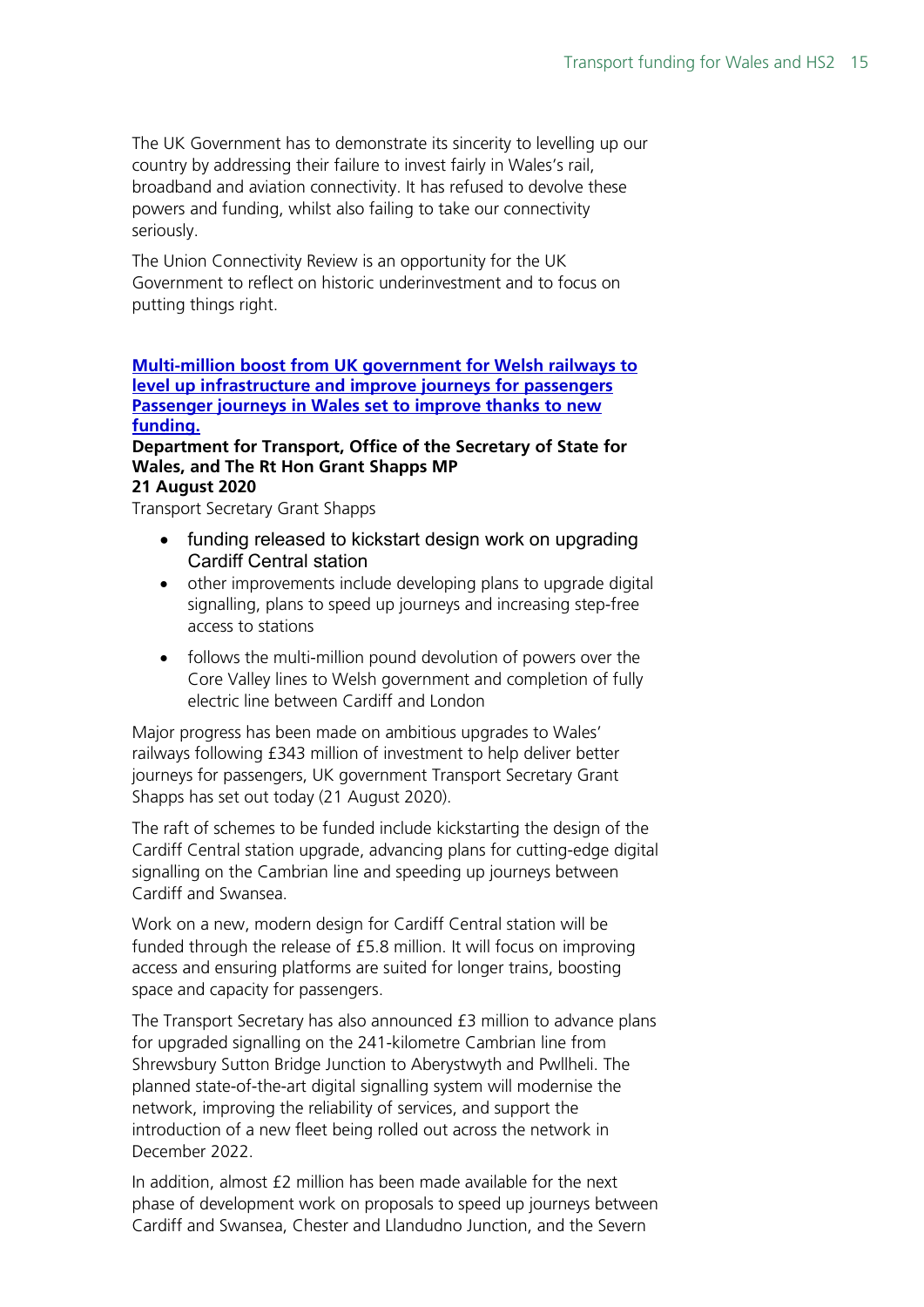Tunnel and Cardiff, through better-aligned tracks and exploring putting additional services on the lines.

The announcement of these new projects follows major reforms to the network over the past months such as completion of a fully electric route between Cardiff and London and the devolution of powers over the Core Valley line to the Welsh government.

Transport Secretary Grant Shapps said:

The host of improvements we are delivering across Wales, from huge infrastructure upgrades to creating new and modern stations, are vital to deliver better, quicker and more convenient journeys for passengers within, into and out of Wales.

We want to transform travel for passengers and, as we build back better from COVID-19, we will ensure our investment helps to level up all parts of the UK.

By upgrading, improving, and – crucially –modernising our railways, we will make good on our promise to deliver the reliable journeys passengers deserve.

UK government Minister in Wales David TC Davies said:

Communities across Wales will benefit from this multi-million package of rail investment, aimed at delivering rail services that are fit for the future.

From proposals to speed up services, improving access for those who need it most and boosting connectivity, these improvements form part of our broader plans to level up the nations and regions of the UK as we rebuild our economy following the coronavirus.

It was confirmed in June that the Great Western Main Line is now fully electric, revolutionising train travel between Cardiff and London through quicker, more environmentally-friendly journeys. The final remaining section through the Severn Tunnel was completed following a £76 million investment from the UK government.

James Price, Transport for Wales CEO added:

At Transport for Wales we are continuing with our investment programme and in the last financial year we spent £796 million transforming our rail services. This included £516 million acquiring the Core Valleys Lines, £187 million on the Wales and Borders rail service and an additional £28 million on projects and service operation.

At the start of the year we opened our Metro Infrastructure Hub in Treforest and construction has begun on our £100 million Metro Control Centre in Taff's Well as we continue to deliver the South Wales Metro that will bring social, economic, recreational and cultural benefits to the people of Wales.

We welcome any further funding as we move forward with our transformational plans.

In March, the UK government's commitment to empower decision making in rail at a regional level was underlined with the transfer of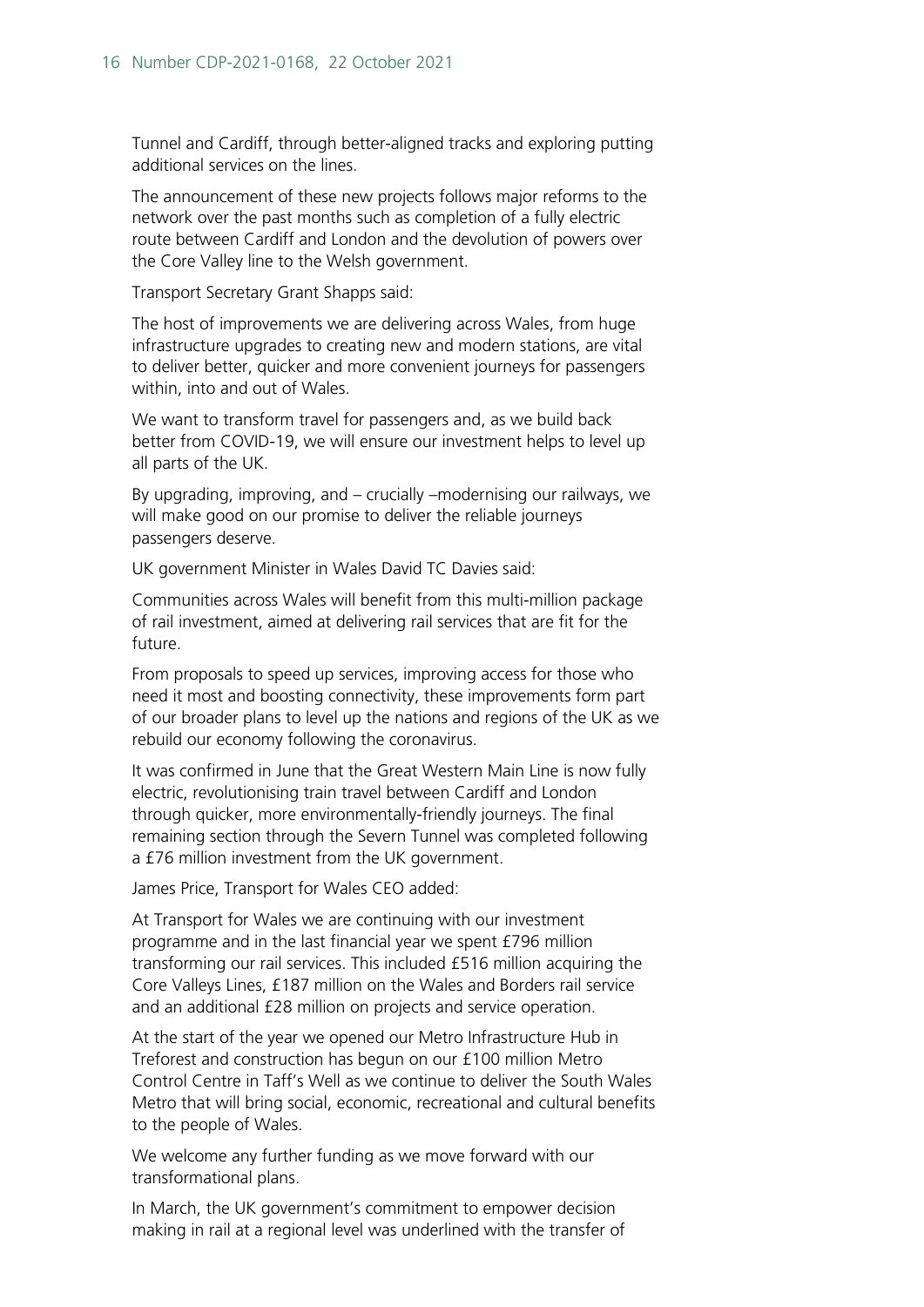powers over the Core Valley lines from Network Rail to Transport for Wales. This devolution is backed by £196 million in funding for management, electrification, upgrades and other improvements on the network.

Additionally, almost £4 million has been invested towards building a new station at Bow Street between Borth and Aberystwyth to help improve connectivity and ease congestion on roads in the area. The station is expected to open early next year.

A number of stations in Wales have also benefitted from millions of UK government funding to improve accessibility for all passengers such as through new step-free routes. Grangetown, Pontypool & New Inn, Llantwit Major and Neath were awarded a total of £1.5 million in February 2020 to install new lifts under the Access for All programme, which funds smaller scale accessibility improvements. All projects are expected to complete by 2024 at the latest.

Accessibility improvements at Cadoxton station, which include a new footbridge and lifts, are set to be unveiled on 28 August 2020.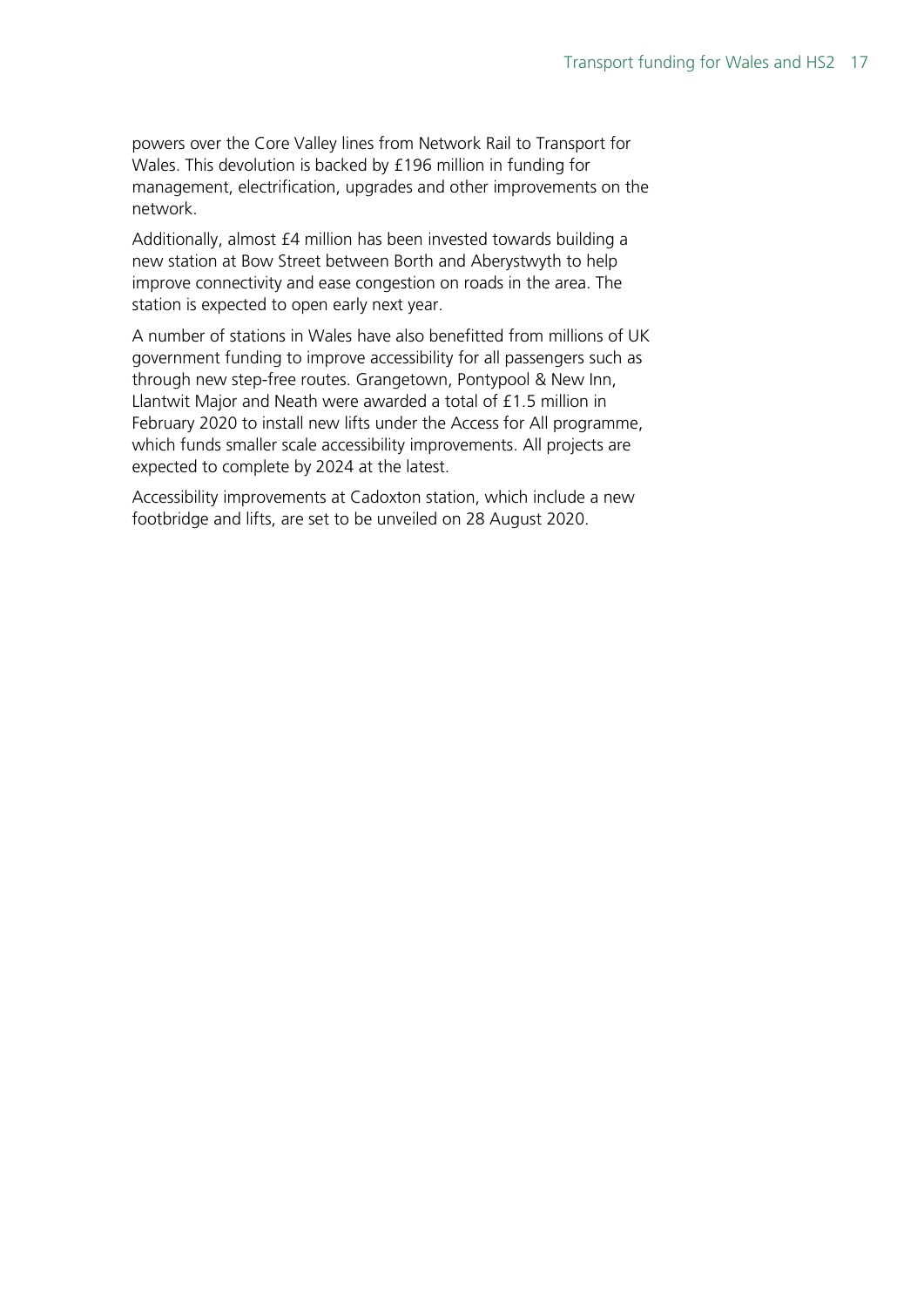## <span id="page-17-0"></span>4. Press Articles

#### **[Wales gets a committee but not its £5bn share of HS2 funding](https://www.walesonline.co.uk/news/politics/hs2-rail-transport-funding-billions-21638520) [Wales is still set to see funding for rail schemes squeezed while](https://www.walesonline.co.uk/news/politics/hs2-rail-transport-funding-billions-21638520)  [money pours into HS2](https://www.walesonline.co.uk/news/politics/hs2-rail-transport-funding-billions-21638520) walesonline 22 September 2021**

A new body assessing the rail investment needs of Wales is being set up, but the UK Government has rejected calls from a cross-party committee of MPs that Wales should get a share of the money being spend on HS2 in England.

In July the Welsh Affairs Committee said the UK Government's flagship £107.7bn HS2 rail project should be reclassified as an English-only scheme so that Wales receives the benefits of a Barnett Formula consequential, which would provide around £5bn to spend on rail infrastructure in Wales.

Currently, the huge sums being spent on the project are expected to squeeze funding for all other rail projects in England and Wales while Scotland and Northern Ireland benefit from additional funding allocated as a consequence of the funding going into high speed rail in England. Some experts believe Wales' economy will be harmed by the scheme.

In its response to a report by MPs on the Welsh Affairs Select Committee, the UK Government has confirmed it is creating a seniorlevel board with responsibilities including the development and delivery of railway enhancements.

It said the board will comprise director-level representation from Welsh Government, the Department for Transport, Transport for Wales, Network Rail, and other train operators serving passengers in Wales.

It is intended to first meet this calendar year. Its terms of reference will cover working arrangements between Great British Railways (GBR) and Transport for Wales under rail reform proposals.

However, the new body will not be able to compel the UK Government to spend more on rail investment in Wales. Future projects will to considered for investment along with schemes across the UK for the next five year investment period.

Outside of the necessary operating maintenance and renewal costs, there is currently just £345m allocated for rail enhancement projects in Wales.

Chair of the Welsh Affairs Committee and former Welsh Secretary, Stephen Crabb, said: "The UK Government's move to introduce a Wales Rail Board is very welcome news. We heard from numerous witnesses during our inquiry that more coordination is needed to drive investment and improvements, and I hope the board will deliver this. It's also very welcome the speed in which they will start convening, and I hope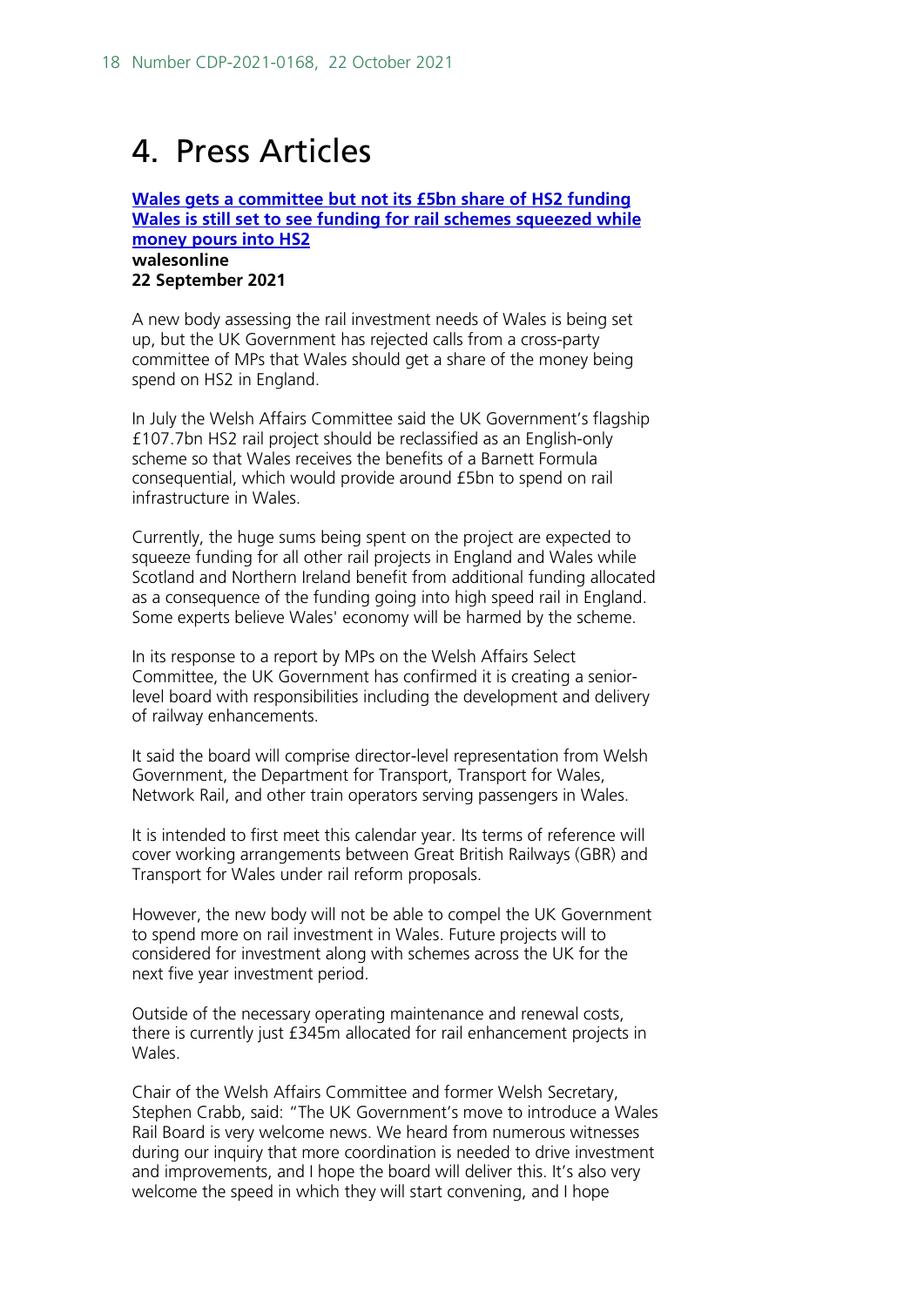people across Wales will start feeling the benefits feed through to their railway journeys."

The committee recommended that HS2 should be reclassified as an England only project.

It said: "Using the Barnett Formula, Wales' funding settlement should be recalculated to apply an additional allocation based on the funding for HS2 in England. We suggest that such a reclassification would help to ensure that Welsh rail passengers receive the same advantage from investment in HS2 as those in Scotland and Northern Ireland."

Based on a spend of £100bn over the next decade (assuming the eastern leg from the Midlands to Leeds isn't pulled), if HS2 was barnetised it would result in a consequential for the Welsh Government of £5bn.

As the project is not Barnetised it will mean a squeeze on the attribution factor in Department for Transport spending in devolved areas for the Cardiff administration.

With rail now taking up a much bigger slice of the overall Department for Transport budget, the attribution factor to the Welsh Government from spending in England in areas which are classified as devolved, like roads, has been revised downwards to around 34%. It had previously been 80%.

In rejecting the recommendation the UK Government said; "We have responsibility for heavy rail infrastructure policy across England and Wales, and therefore spend money on heavy rail infrastructure in Wales rather than providing Barnett-based funding to the Welsh Government in relation to heavy rail spending in England.

"This is consistent with the funding arrangements for all other reserved UK Government responsibilities and with the statement of funding Policy. However, due to the use of departmental comparability factors in the Barnett formula at spending reviews, the Welsh Government has actually received a significant uplift in its Barnett-based funding due to UK Government spending on HS2."

The committee report also called for electrification of the South Wales Mainline to Swansea, which currently is only electrified to Cardiff, a Swansea Metro network as well as upgrading the North Wales Mainline. It also called for improved connectivity between South Wales and Bristol.

Network Rail is currently working on early stage business cases for upgrading the freight lines between Cardiff and Bristol for passenger train use and upgrading to the North Wales Mainline.

However, the UK Government said it had no plans to electrify the Great Western Mainline between Cardiff and Swansea, which was abandoned in 2017 on cost grounds.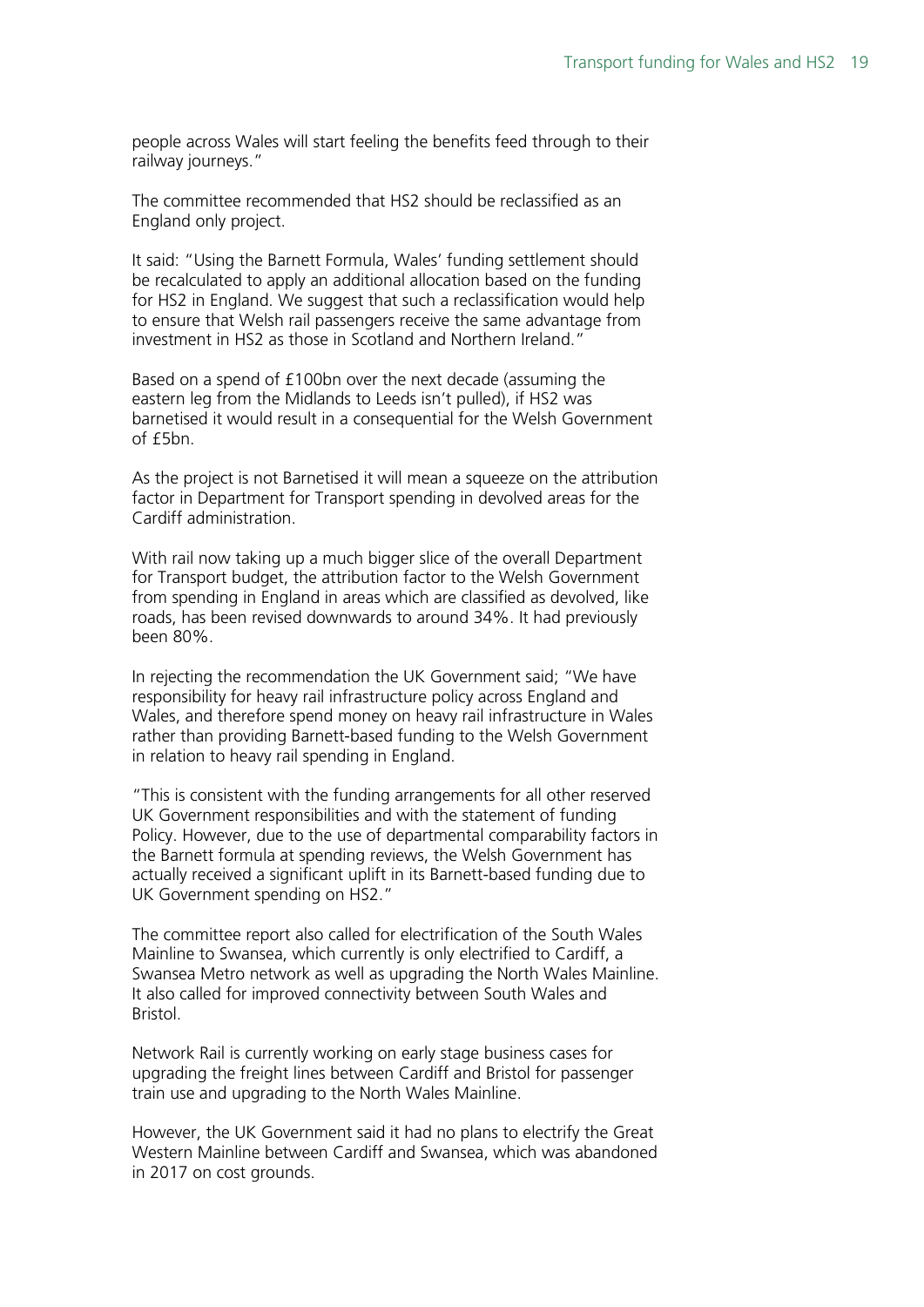On calls to revive the project by the committee the UK Government said: "The 2017 cancellation of the electrification of the main line between Cardiff and Swansea was due to significant increase in costs and poor value for money. A driving reason was that electrification would provide no significant journey time saving between Cardiff and Swansea, as the maximum line speed over most of the route between the two cities is 90mph.

"The full benefits of running the Hitachi Intercity Express Trains in electric mode would not be possible even with electrification, with comparable journey times regardless of whether operating in diesel or electric.

#### **[HS2: Calls for project to be classed as 'England-only'](https://www.bbc.co.uk/news/uk-wales-politics-57829015) By Ione Wells BBC Wales Westminster correspondent BBC News Published14 July 2021**

Wales stands to lose out financially from HS2 because it is currently classed as an England and Wales project

A cross-party group of MPs has called for HS2 to be reclassified as an England-only project so Wales receives proportional funds.

They said the UK government's own analysis concluded the rail project would produce "an economic dis-benefit to Wales".

The Welsh government called the classification of HS2 as an England and Wales project "unfair and biased".

The UK government said it had committed £1.5bn to Welsh railways.

HS2 is a high-speed rail line planned to link London with Birmingham and on to Manchester and Leeds.

The multi-billion pound project, which could see costs rise to £106bn, has been controversial after estimates that the Welsh economy could lose out due to inferior transport infrastructure.

The MPs want HS2 to be reclassified as an England-only project despite rail infrastructure not being devolved in Wales beyond the core valleys lines.

The Welsh government receives a proportional top-up to the budget when new spending is announced for devolved areas in England which will not apply to Wales, through what is known as "Barnett consequentials".

The report says while the Welsh government received "approximately £755m in Barnett consequentials" between 2015 and 2019 as a result of the Department for Transport spending money on HS2, it will not receive a proportionate amount because it has been classified by the Treasury as an "England and Wales project".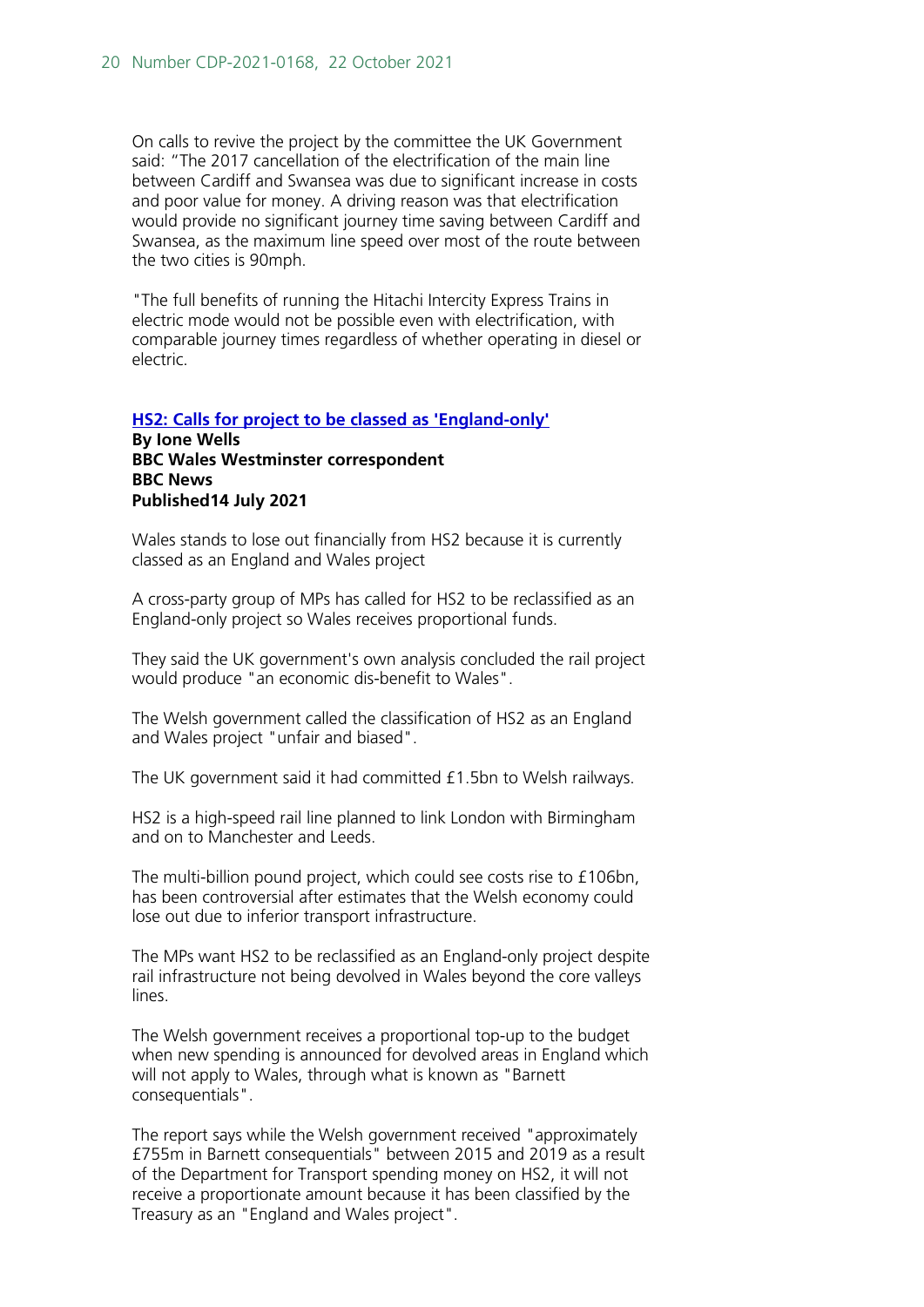This has attracted criticism from the MPs because the rail line will run solely in England.

The Welsh Affairs Committee said: "It is a project of unprecedented size and complexity and has already created several thousand jobs as part of a supply chain that spans the country, including Wales."

But it said Wales would "not benefit in the same way as Scotland and Northern Ireland from Barnett consequentials arising from the HS2 project. This is despite the fact that UK government's own analysis has concluded that HS2 will produce an economic dis-benefit for Wales".

It said HS2 could "yield direct benefits to Welsh rail passengers if it is accompanied by enhancements to the North Wales mainline, including upgrades at Chester and Crewe stations which will be required for full electrification of the North Wales mainline to proceed".

The report also calls for a new Wales Rail Board of Welsh and UK government bodies to identify areas where Welsh railways could be improved and invested in.

The MPs also have called on the UK government to bring forward proposals for greater connectivity between Swansea, Cardiff and Bristol by the end of 2021, calling the decision to cancel the electrification of the Cardiff-Swansea mainline "short-sighted and regrettable".

#### Further devolution?

The group, chaired by Conservative MP Stephen Crabb, said if clear benefits for passengers and freight users could be delivered by transferring powers over rail infrastructure from the UK government to the Welsh government then "the case for further devolution would be compelling".

But they said "few benefits to rail users have been identified" and the benefits of "existing management arrangements are considerable".

The Welsh government welcomed the calls to "address unfair and biased categorisation of HS2 as an England and Wales project, which continues to disadvantage rail investment in Wales".

A spokesman said their "long term objective remains full devolution of the rail network and a fair funding settlement for rail infrastructure in Wales".

But they said "irrespective of where responsibility rests in the short term" they supported "close strategic collaboration" to "meet passenger needs" and "support our decarbonisation commitments".

A spokesperson for the UK government's Department for Transport said: "We have already committed a record £1.5bn to the Welsh railways in recent years and the recently announced Union Connectivity Review will look at how best to enhance transport links across the United Kingdom to improve connectivity."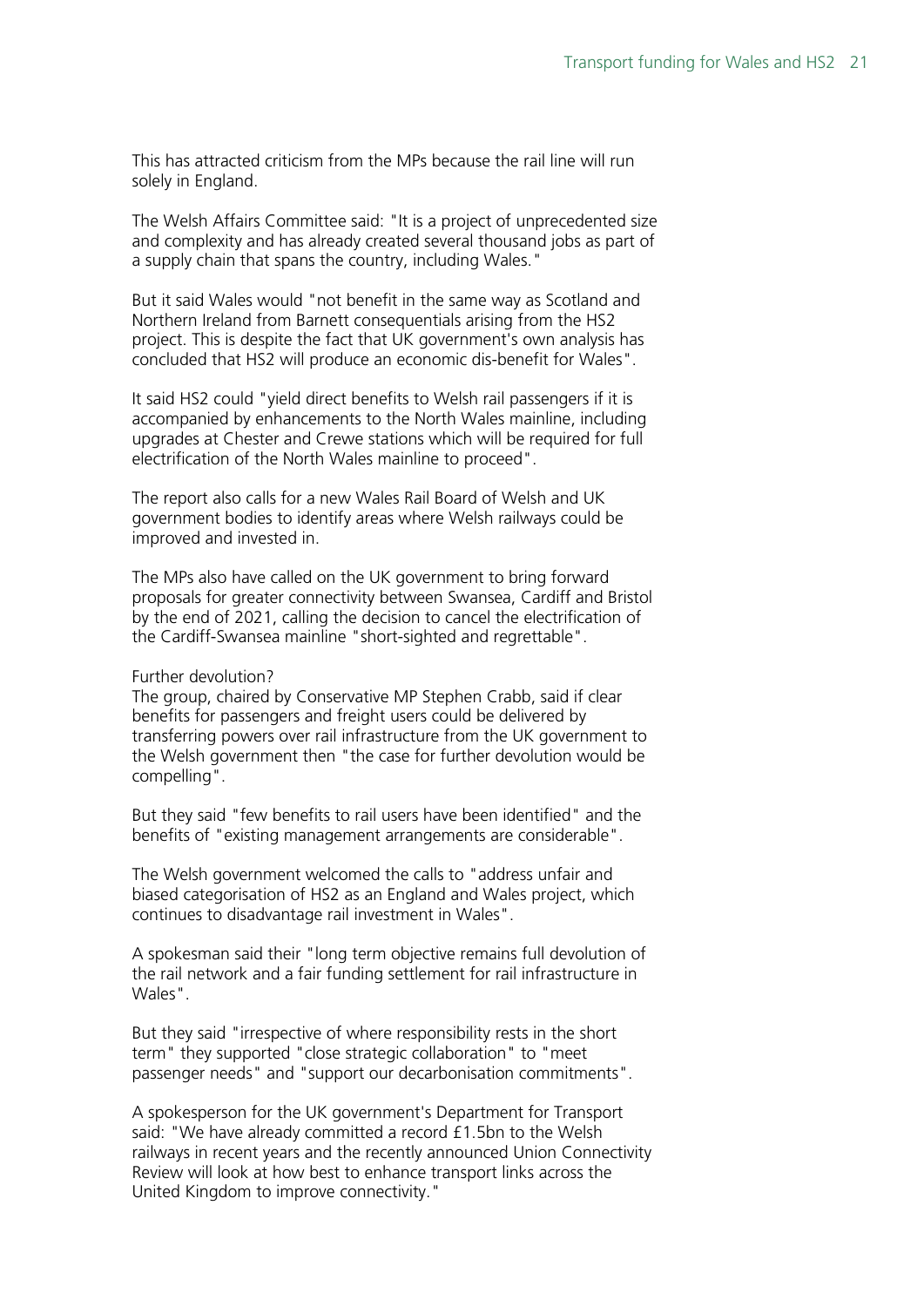.

The UK government has argued HS2 will boost reliability, connectivity and capacity on routes across the UK, including services into Wales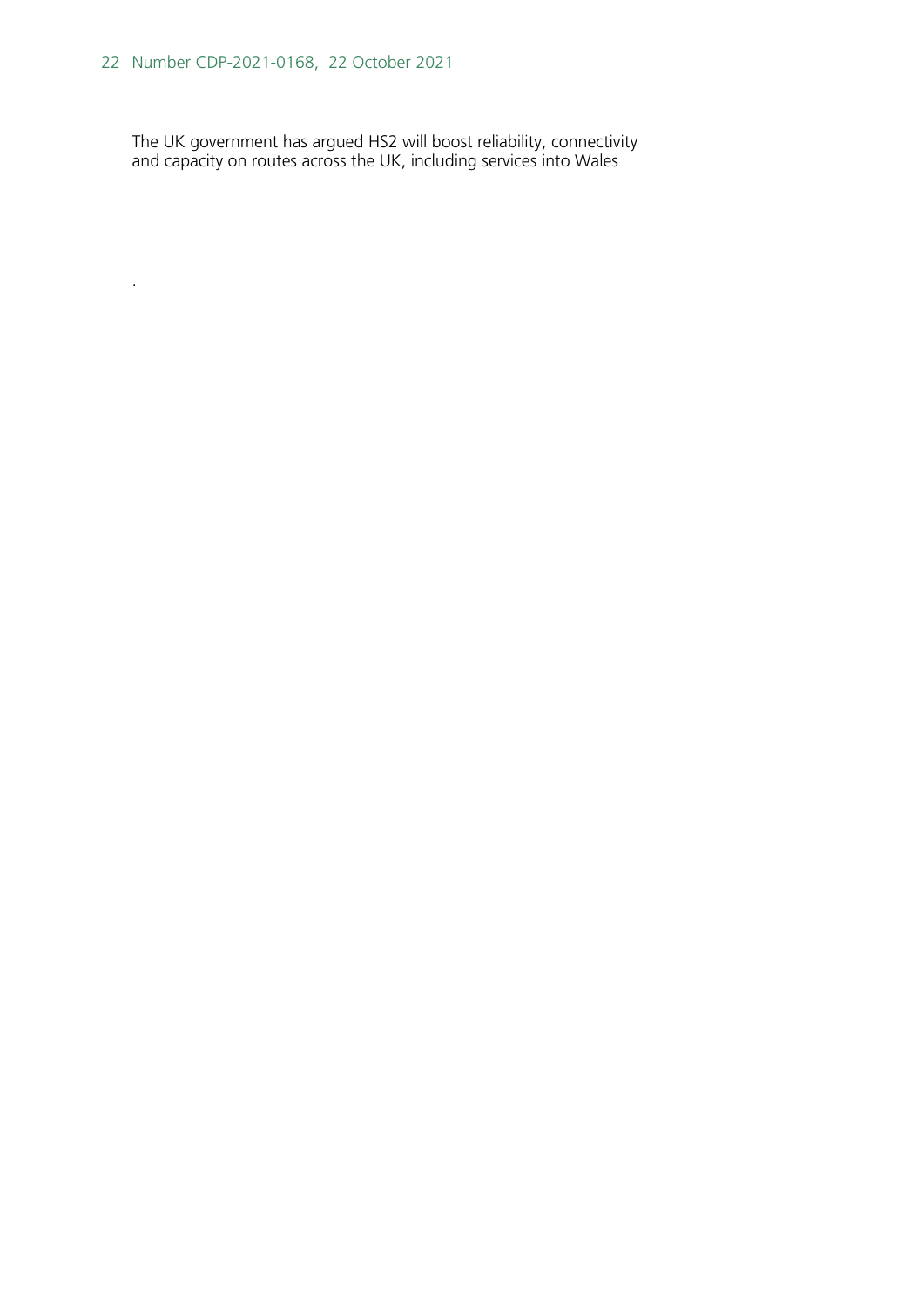## <span id="page-22-0"></span>5. Further reading

#### **House of Commons Library Briefings [2020-21]**

[High Speed Rail 2: An overview,](https://researchbriefings.files.parliament.uk/documents/CBP-9313/CBP-9313.pdf) 10 September 2021 [The Barnett formula,](https://commonslibrary.parliament.uk/research-briefings/cbp-7386/) 6 January 2020

#### **UK Parliamentary/Government reports [2020-21]**

[Railway Infrastructure in Wales,](https://committees.parliament.uk/work/849/railway-infrastructure-in-wales/publications/) House of Commons Select Committee, 2021-22 and [Government response](https://committees.parliament.uk/publications/7384/documents/77392/default/)

[Union connectivity review: interim report,](https://www.gov.uk/government/publications/union-connectivity-review-interim-report) Department for Transport, 10 March 2021

#### **Welsh Parliament/Government material on transport [2018-21]**

[Information relating to the Barnett consequential from HS2: FOI](https://gov.wales/sites/default/files/publications/2021-10/atisn15528.pdf)  [response,](https://gov.wales/sites/default/files/publications/2021-10/atisn15528.pdf) Welsh Government, 19 October 2021

[Putting the 'public' back into public transport,](https://research.senedd.wales/research-articles/putting-the-public-back-into-public-transport/) Welsh Parliament/Senedd Research article, 21 May 2021

[Llwybr Newydd: the Wales Transport Strategy 2021,](https://gov.wales/llwybr-newydd-wales-transport-strategy-2021-html) Welsh Government, 10 March 2021

[South East Wales Transport Commission: final recommendations,](https://gov.wales/south-east-wales-transport-commission-final-recommendations) 26 November 2020

[Mainline railway enhancement requirements,](https://gov.wales/mainline-railway-enhancement-requirements) Welsh Government, 19 September 2020

[Historical investment in rail infrastructure enhancements: Rail](https://gov.wales/sites/default/files/pdf-versions/2021/1/3/1610565368/historical-investment-rail-infrastructure-enhancements.pdf)  [Enhancement funding in Wales,](https://gov.wales/sites/default/files/pdf-versions/2021/1/3/1610565368/historical-investment-rail-infrastructure-enhancements.pdf) Welsh Government 19 September 2020

[A railway for Wales: the case for](https://gov.wales/railway-wales-case-devolution) devolution, Welsh Government, 24 September 2019

[The case for investment in rail infrastructure in Wales b](https://gov.wales/rail-network-wales)y Professor Mark Barry, 17 July 2018

#### **Other material [2019-21]**

[Levelling Up, Working Together? A Transport Enhancement Programme](https://swalesmetroprof.blog/2021/06/17/levelling-up-working-together-a-transport-enhancement-programme-for-wales/)  [for Wales,](https://swalesmetroprof.blog/2021/06/17/levelling-up-working-together-a-transport-enhancement-programme-for-wales/) Professor Mark Barry, 17 June 2021

[Railway Infrastructure in Wales: Written evidence submission to the](https://www.cardiff.ac.uk/__data/assets/pdf_file/0009/2508372/WFA_evidence_rail2.pdf)  [Welsh Affairs Committee,](https://www.cardiff.ac.uk/__data/assets/pdf_file/0009/2508372/WFA_evidence_rail2.pdf) Welsh Governance Centre, March 2021

[Barnett formula,](https://www.instituteforgovernment.org.uk/explainers/barnett-formula) Institute for Government, 25 November 2020

[Investigation into devolved funding,](https://www.nao.org.uk/wp-content/uploads/2019/02/Investigation-into-devolved-funding.pdf) National Audit Office, 13 March 2019